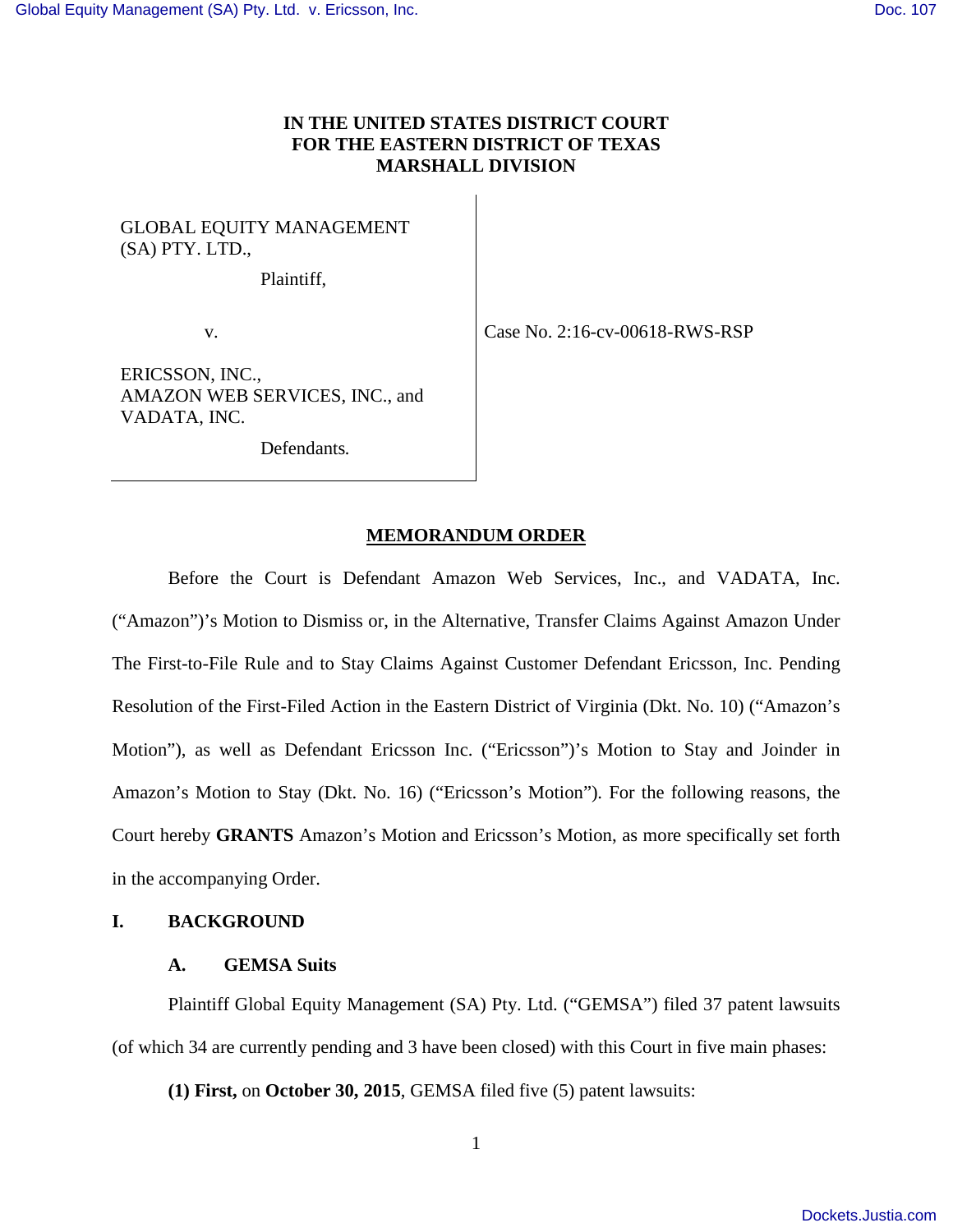(i) *GEMSA v. AirBNB, Inc.,* 2:15-cv-1700

(ii) *GEMSA v. Alibaba.com, Inc. et al*, 2:15-cv-1702

(iii) *GEMSA v. PriceLine Group, Inc., Booking.com,* 2:15-cv-1703

(iv) *GEMSA v. PriceLine Group, Inc., Kayak, Inc.,* 2:15-cv-1704 (closed 1/26/16)

(v) *GEMSA v. PriceLine Group, Inc., Priceline.com,* 2:15-cv-1705 (closed 1/26/16)

**(2) Second,** on **January 29, 2016**, GEMSA filed ten (10) more patent lawsuits:

(i) *GEMSA v. Expedia, Inc.,* 2:16-cv-95

(ii) *GEMSA v. Hotels.com, L.P. et al,* 2:16-cv-96

(iii) *GEMSA v. CruiseShipCenters, L.P. et al,* 2:16-cv-97

(iv) *GEMSA v. eBay, Inc.,* 2:16-cv-98

(v) *GEMSA v. Travelocity USA,* 2:16-cv-99

(vi) *GEMSA v. Expedia Inc, Travago GmbH,* 2:16-cv-100

(vii) *GEMSA v. Expedia Inc, Orbitz Worldwide, Inc.,* 2:16-cv-101

(viii) *GEMSA v. Expedia Inc, Hotwire Inc,* 2:16-cv-102

(ix) *GEMSA v. TripAdvisor LLC,* 2:16-cv-103

(x) *GEMSA v. Hipmunk, Inc.,* 2:16-cv-104 (closed 8/10/16)

On **April 6, 2016**, thirteen (13) of the above lawsuits, specifically the three cases 2:15-cv-

1700, -1702, -1703 and the ten cases of 2:16-cv-95, -96, -97, -98, -99, -100, -101, -102, -103 and

-104 were consolidated under the single lead case of 2:16-cv-95. (*See* Dkt. No. 9 in 2:16-cv-95).

The consolidation orders in cases 2:16-cv-104, -1700, -1702, -1703 were posted **May 4,** 

**2016**. (*See, e.g.,* Dkt. No. 46 of 2:16-cv-1700). No consolidation orders were posted in the cases

of 2:16-cv-1704 and -1705 because those cases were closed on January 26, 2016, as noted above.

**(3) Third,** on **June 14, 2016**, GEMSA filed twenty (20) more patent lawsuits: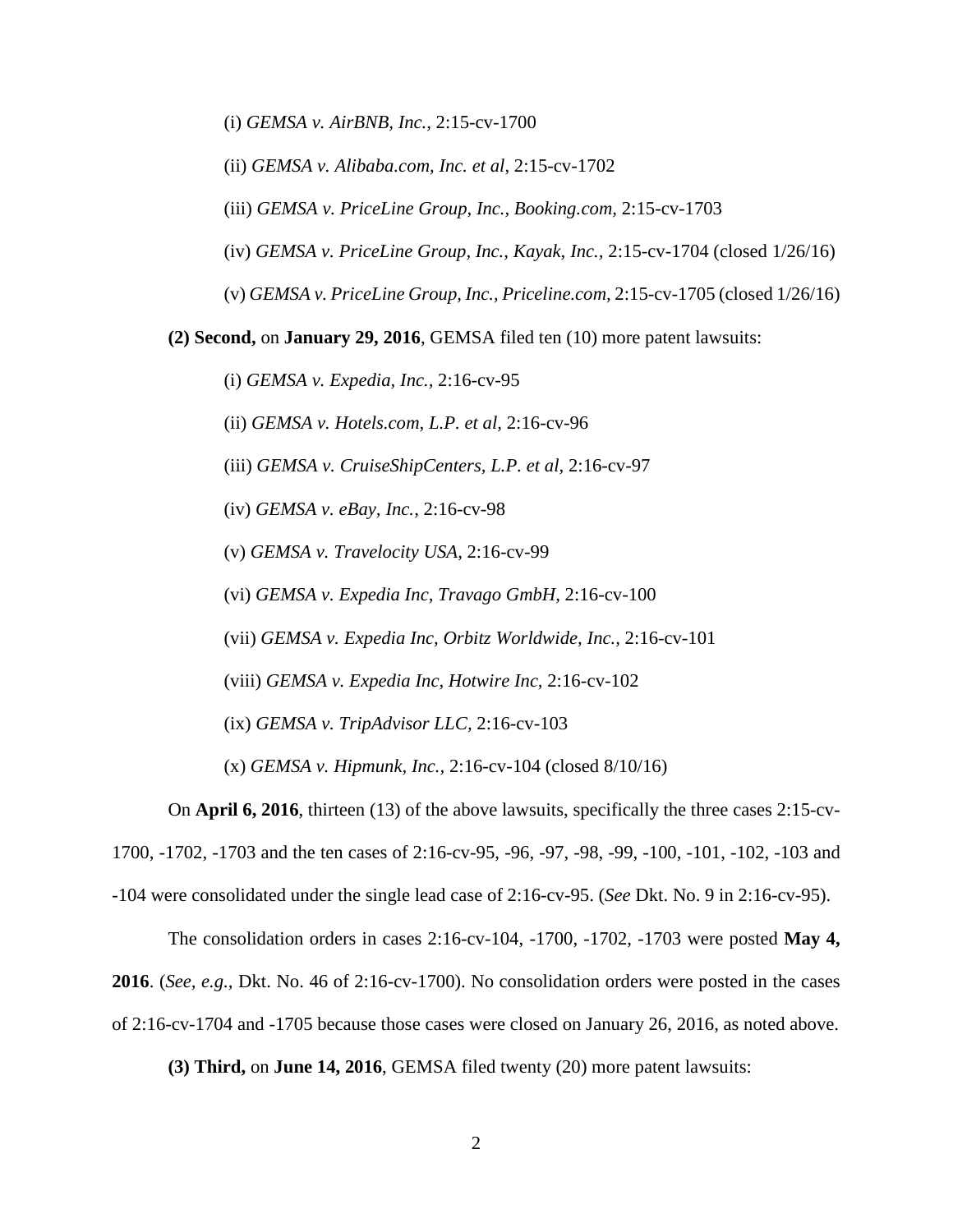(i) *GEMSA v. Ericsson, Inc.,* 2:16-cv-618

- (ii) *GEMSA v. Johnson & Johnson USA, Inc.,* 2:16-cv-619
- (iii) *GEMSA v. Philips, Inc.,* 2:16-cv-620
- (iv) *GEMSA v. SAP America, Inc.,* 2:16-cv-621
- (v) *GEMSA v. Siemens Corporation,* 2:16-cv-622
- (vi) *GEMSA v. The Nasdaq OMX Group, Inc. et al,* 2:16-cv-623
- (vii) *GEMSA v. Ticketleap.com, LLC et al,* 2:16-cv-624
- (viii) *GEMSA v. Live Nation Entm't, Inc. (d/b/a Ticketmaster, Inc.),* 2:16-cv-625
- (xi) *GEMSA v. Ubisoft Studio, Inc. (d/b/a Ubisoft),* 2:16-cv-626
- (x) *GEMSA v. General Electric Company,* 2:16-cv-627
- (xi) *GEMSA v. McGraw Hill Fin., Inc. (d/b/a S&P Global and S&P Capital IQ),*  2:16-cv-628
- (xii) *GEMSA v. Zynga, Inc.,* 2:16-cv-629
- (xiii) *GEMSA v. Alcatel-Lucent, Inc.,* 2:16-cv-630
- (xiv) *GEMSA v. Uber Technologies, Inc.,* 2:16-cv-631
- (xv) *GEMSA v. Artek Surfin Chemicals, Ltd. (d/b/a Galata Chemicals, LLC),* 2:16-cv-632
- (xvi) *GEMSA v. Netflix, Inc.,* 2:16-cv-633
- (xvii) *GEMSA v. AdRoll, Inc.,* 2:16-cv-634
- (xviii) *GEMSA v. Spotify USA, Inc.,* 2:16-cv-635
- (xix) *GEMSA v. Hitachi America, Ltd.,* 2:16-cv-636
- (xx) *GEMSA v. Zillow, Inc.,* 2:16-cv-637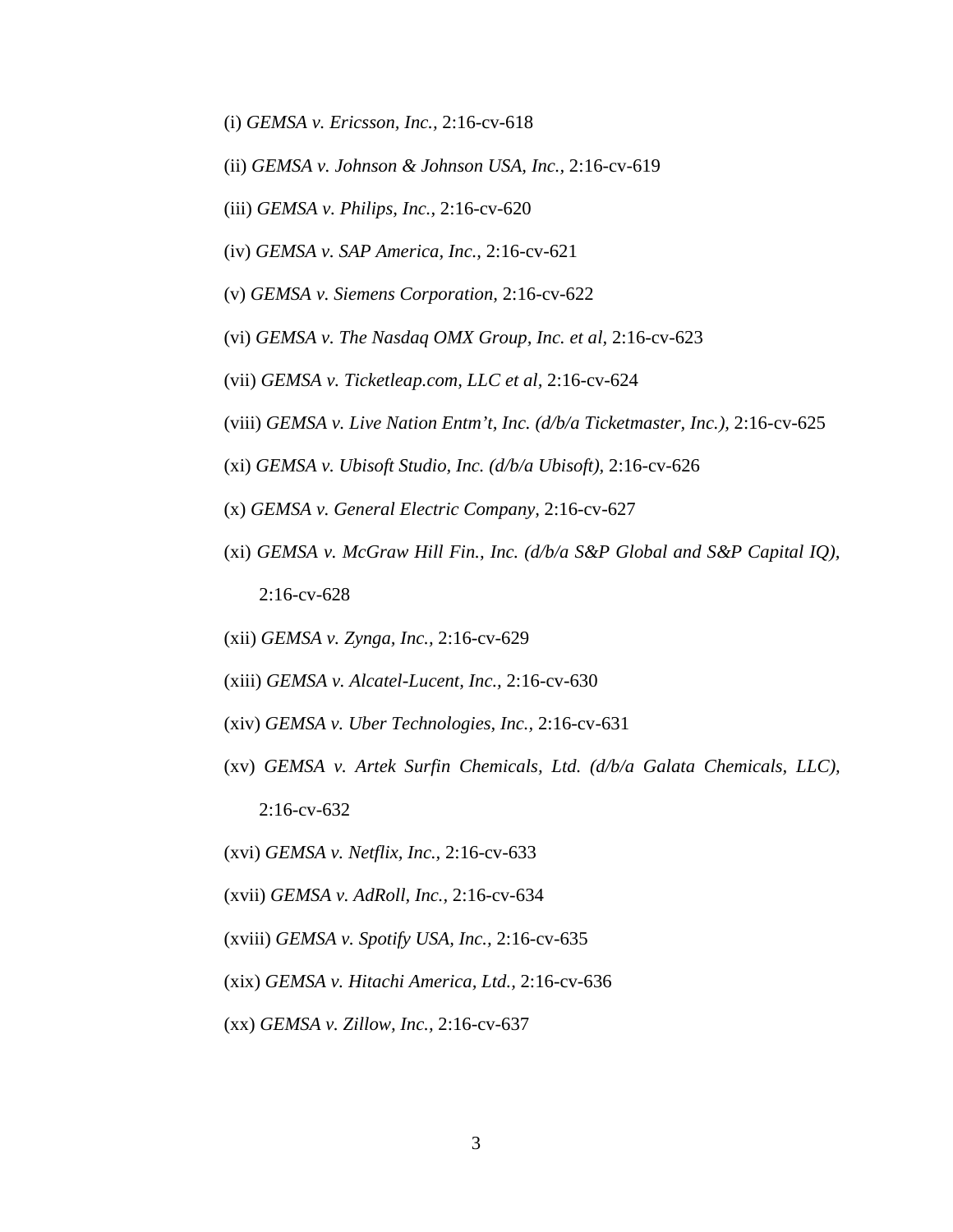**(4) Fourth,** on **July 27, 2016**, GEMSA filed *GEMSA v. Amazon.com, Inc. et al,* 2:16-cv-823. It is to be noted that GEMSA named in their complaint, and filed suit against, three parties: (i) Amazon.com, Inc., (ii) Amazon Web Services, Inc., and (iii) Vadata, Inc. On **July 28, 2016,**  GEMSA filed a Notice of Voluntary Dismissal (Dkt. No. 4 in 2:16-cv-823) voluntarily dismissing, without prejudice, Amazon Web Services, Inc. and Vadata, Inc., still leaving Amazon.com Inc. in the case of 2:16-cv-823. GEMSA's voluntary dismissal as to Amazon Web Services, Inc. and Vadata, Inc. was granted on August 1, 2016 (Dkt. No. 5 in 2:16-cv-823) by the Court.

**(5) Fifth,** on **October 4, 2016** GEMSA filed the case of *GEMSA v. Alibaba Group Holding, Ltd. et al,* 2:16-cv-1074.

On **October 6, 2016**, eleven (11) of the above lawsuits, specifically the cases of 2:16-cv-618, -619, -620, -621, -622, -623, -624, -625, -626, -627, -628, -629, -630, -631, -632, -633, -634, -635, -636, -637, and -823 became consolidated under the lead case of 2:16-cv-618. (*See* Dkt. No. 24 of 2:16-cv-618). On **December 21, 2016**, the case of 2:16-cv-1074 became consolidated under lead case 2:16-cv-618. (Dkt. No. 16 in 2:16-cv-1074).

#### **B. Amazon's Involvement**

 $\overline{a}$ 

In all of these 34 currently pending lawsuits except for three,<sup>[1](#page-3-0)</sup> GEMSA alleges that various Defendants who Amazon asserts are customers of theirs which use their technology, e.g. Amazon Web Services (AWS), infringe the claims of two asserted patents that GEMSA owns: U.S. patent No. 6,690,400 ("the '400 patent") and U.S. Patent No. 7,356,677 ("the '677 patent"). *Id.* 

On **July 22, 2016** (before the filing of *GEMSA v. Amazon.com, Inc. et al,* 2:16-cv-823 on **July 27, 2016** as noted above in Part $(I)(A)(4)$ , Amazon filed a declaratory judgment action in the U.S. District Court for the Eastern District of Virginia against GEMSA seeking a declaration of

<span id="page-3-0"></span><sup>1</sup> The cases that do not accuse Amazon technology: (i) *GEMSA v. Alibaba.com Inc., et al,* 2:15-cv-1702, (ii) *GEMSA v. eBay, Inc.,* 2:16-cv-98 & (iii) *GEMSA v. PriceLine Group, Inc., Booking.com,* 2:15-cv-1703. (Dkt. No. 13 at 8).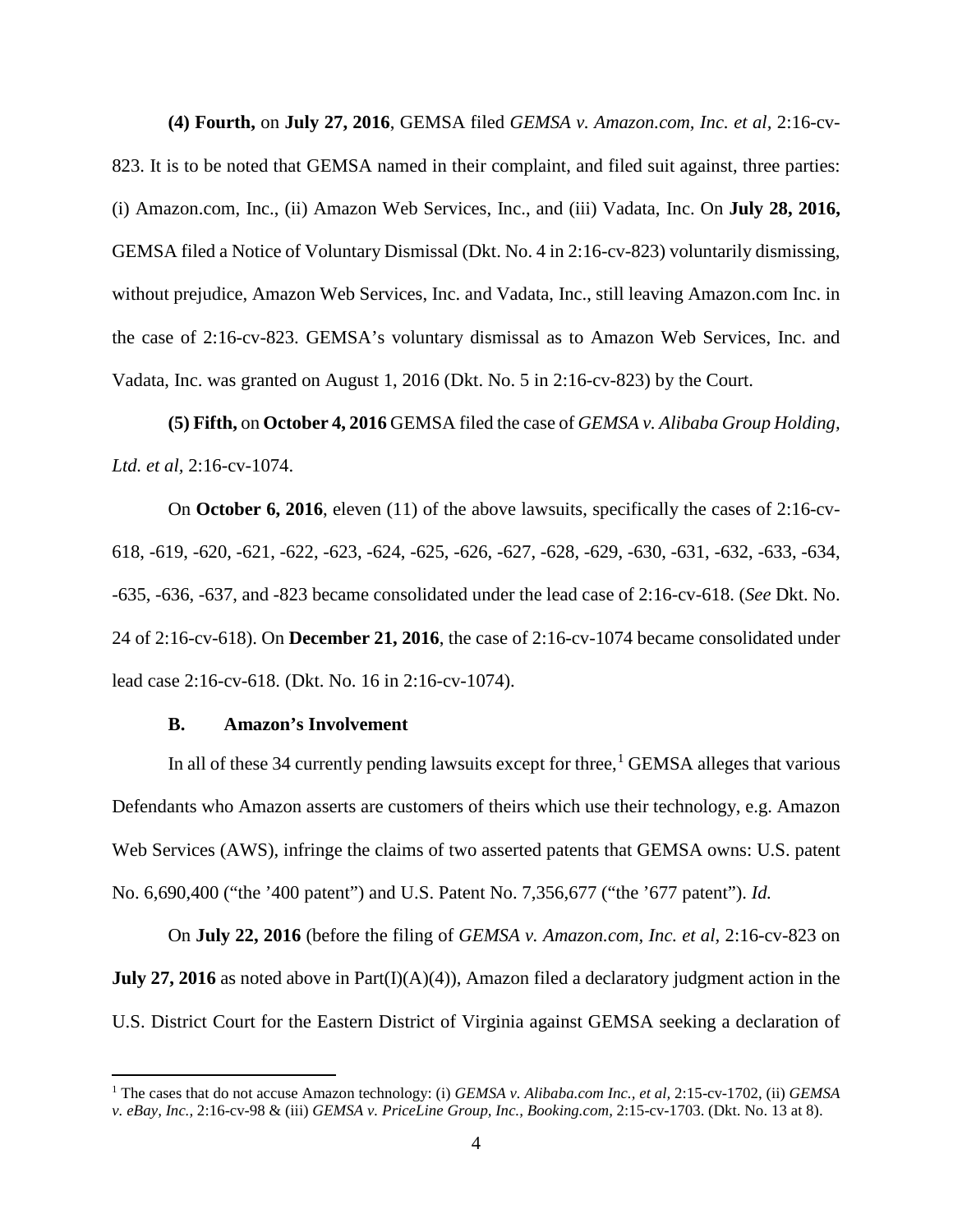non-infringement and invalidity of the '400 and '677 patents. (Dkt. No. 10 at 1, 3 and 7; Dkt. No.

10-9, Ex. H: The Complaint of E.D. Va. Case No. 3:16-cv-619, Dkt. No. 1).

Because GEMSA is an Australian company with no U.S. presence (Dkt. No. 10 at 1), and has not designated a representative in the United States for service of process affecting its patent rights (*Id.* at 7), Amazon filed its declaratory judgment suit in the Eastern District of Virginia under 35 U.S.C. § 293, which provides, in pertinent part:

"Every patentee *not residing in the United States* may file in the Patent and Trademark Office a written designation stating the name and address of a person residing within the United States on whom may be served process or notice of proceedings affecting the patent or rights thereunder. If the person designated cannot be found at the address given in the last designation, or if *no person has been designated*, the *United States District Court for the Eastern District of Virginia shall have jurisdiction* and summons shall be served by publication or otherwise as the court directs."

35 U.S.C. § 293 (Emphasis added). *Id.* at 1, 7. Amazon also contends that "Amazon

maintains offices and data centers that provide and support the accused technology" in the Eastern

District of Virginia. *Id.* at 1.

<u>.</u>

On **July 27, 2016** (Part I(A)(4) above), GEMSA filed a lawsuit in this district against Amazon.com, Inc., AWS, Inc. and VADATA, Inc. alleging infringement of the '400 and '677 patents (*GEMSA v. Amazon.com, Inc. et al,* 2:16-cv-823). *Id.* at 8. Also on July 27, 2016, GEMSA amended its complaints in 20 of its previously filed customer cases (*See e.g.,* 2:16-cv-618, Dkt. No. 8) in order to add AWS, Inc. and VADATA, Inc. as defendants in each of those [2](#page-4-0)0 cases.<sup>2</sup>

<span id="page-4-0"></span><sup>&</sup>lt;sup>2</sup> Amazon contends that GEMSA's July 28, 2016 voluntary dismissal of AWS and VADATA in Dkt. No. 4 (granted in Dkt. No. 5) of 2:16-cv-823, but still keeping Amazon.com still in the case (See PartI(A)(4)) was likely an effort to "circumvent the first-to-file rule, as AWS and VADATA (not their parent company, Amazon.com, Inc.) are the plaintiffs in the first-filed declaratory judgment action pending in Virginia. But Amazon's first-filed declaratory judgment action takes precedence over GEMSA's second-filed action regardless of whether the parties to the two cases are the same, as the two cases involve the same core issues – purported infringement by Amazon's technology and invalidity of the GEMSA Patents…GEMSA's procedural stunt has no effect on the first-to-file analysis.")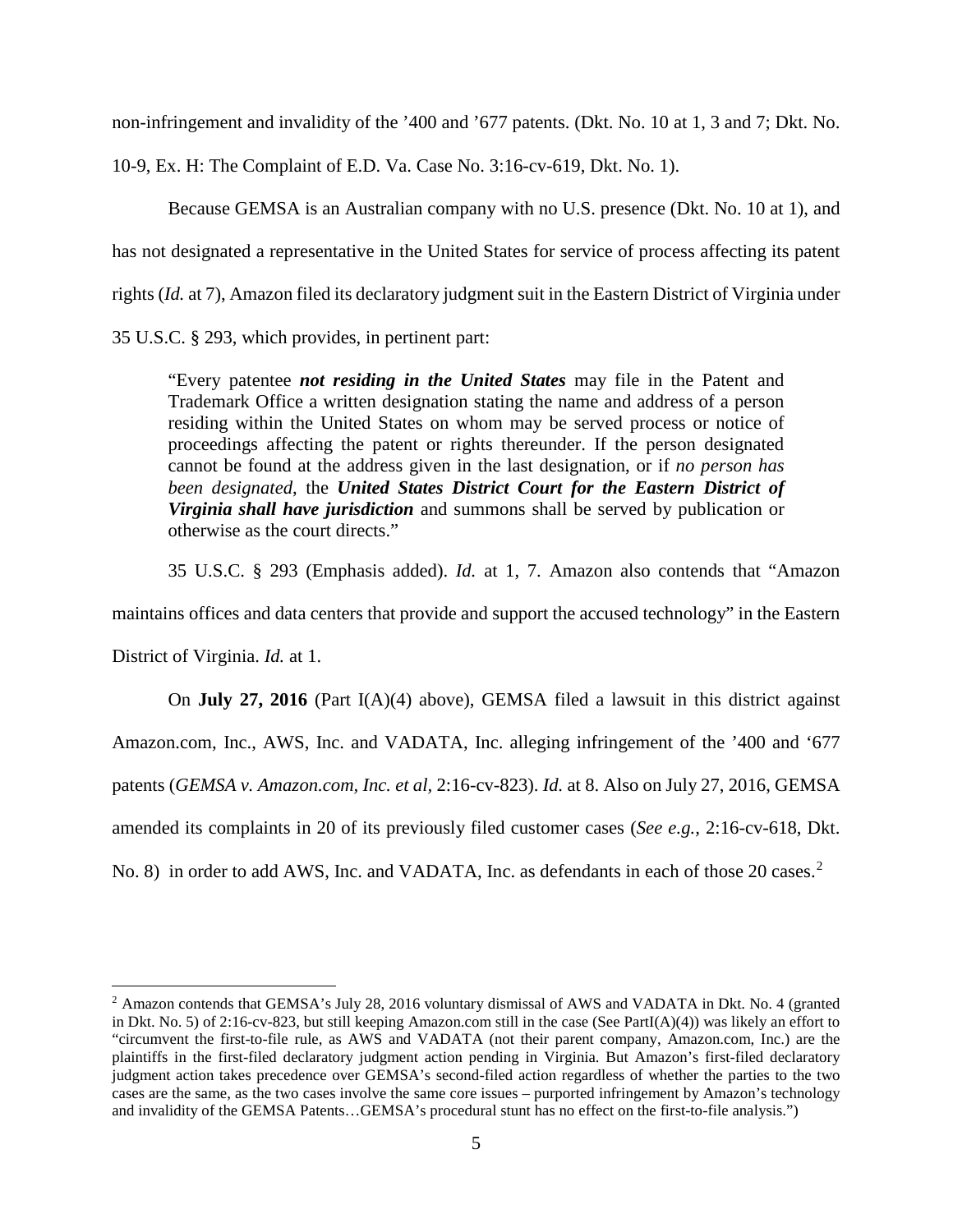In its pending 31 lawsuits alleging infringement by Amazon's customer Defendants, GEMSA alleges that each customer Defendant through its website "or one of its websites linked directly or indirectly thereto, accesses Amazon Web Services ('AWS')." *Id.* at 3.

#### **1. GEMSA's Infringement Contentions**

According to GEMSA, the Amazon customer Defendants infringe because their websites "access[ed] websites, data, data centers and the like owned or controlled by Amazon." *Id.* at 4. The complaints in these Amazon customer suits also allege that each Amazon customer Defendant infringes the asserted '400 and '677 GEMSA patents by using a "GUI for the administration and management" of its website, and the "GUI" of these accused customer Defendant websites "interacts with AWS." *Id.* Amazon further contends that GEMSA's claim charts identify only functionality of Amazon's AWS, not individual features or technology provided by each of the customer Defendants, in their infringement contentions. *Id.* 

## **a. GEMSA's Claim Chart for the '400 patent**

An introductory segment in GEMSA's infringement contentions claim chart for the '400 patent states that the GUI of the accused customer Defendant websites "connects to a virtualized operating systems [sic] and databases run hosted [sic] by Amazon as…shown in the following charts." *Id.* The claim chart then includes mapping of every limitation of the asserted claims to a screen shot from the AWS website, e.g. (1) GEMSA accuses "Amazon's main menu bar" in an AWS screenshot as infringing the limitation of a "main menu bar" recited by claim 1 of the '400 patent (*Id.* at 4-5); (2) GEMSA alleges that "Amazon's cabinet selection button bar" in an AWS screenshot infringes the limitation of "a cabinet selection button bar" as recited by claim 1 of the '400 patent (*Id.* at 5); and (3) GEMSA alleges that a screenshot from the AWS website infringes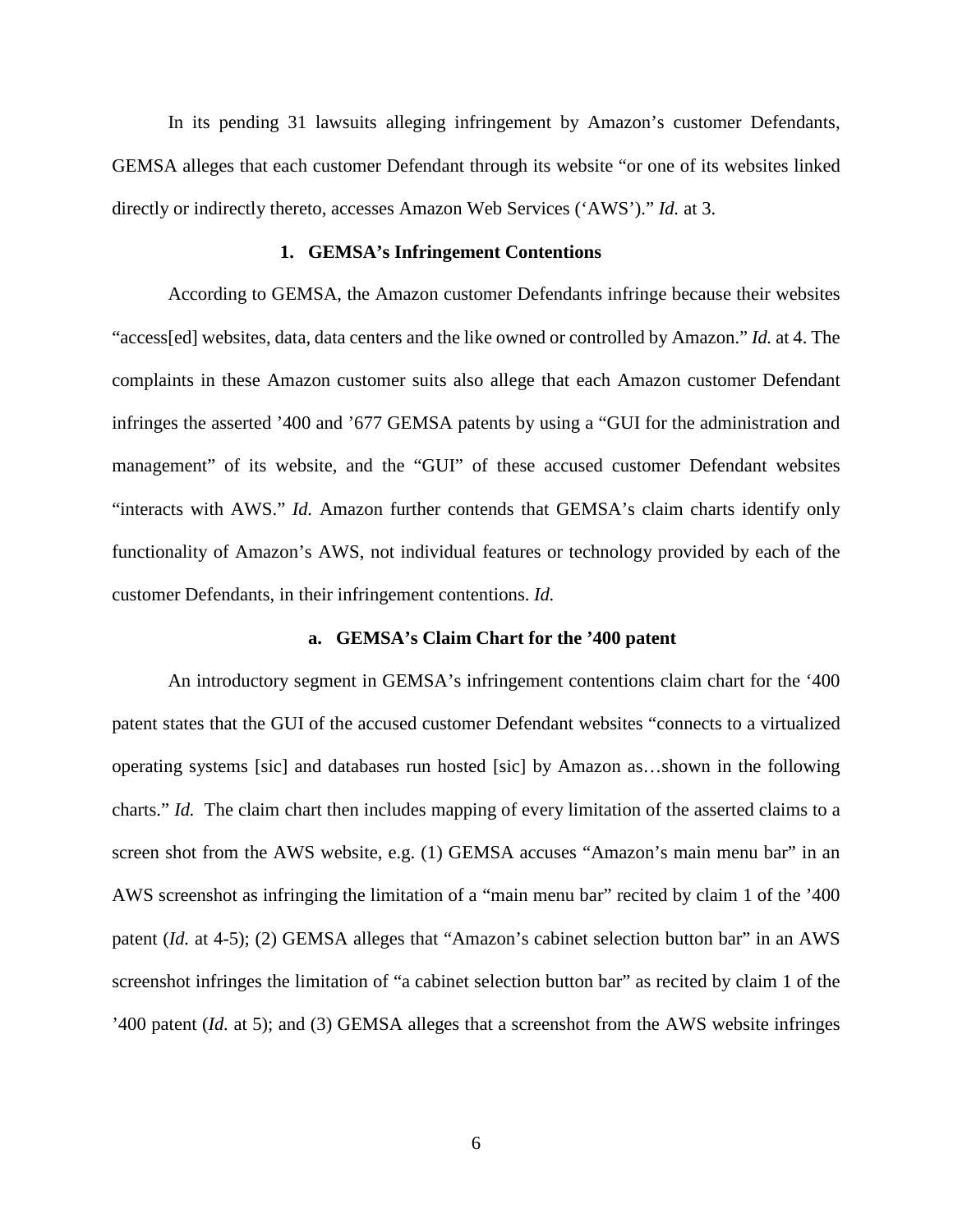each remaining limitation of claim 1 of the '400 patent, e.g., the limitation "a cabinet visible partition window" as recited by claim 1 of the '400 patent (*Id.* at 6).

#### **b. GEMSA's Claim Chart for the '677 patent**

GEMSA's infringement contention claim chart for the '677 patent similarly maps claim limitations from the '677 patent to screenshots of the AWS website. For example, (1) GEMSA maps the limitation "means for selecting one of said virtual computer systems to become next operable before suspending a currently operational virtual computer system" to an AWS screenshot (*Id.*), and (2) GEMSA also states that each accused Defendant customer website "satisfies the recitation via: [Each Defendant's] Client APP in AWS (Me SOS) / Framework/AMI [Amazon Machine Image] then XEN handles ACPI [Advanced Configuration and Power Interface] calls from AMIs and HW level," which Amazon contends is "squarely directed" to their technology because the AMI or "Amazon Machine Image" is used to create an instance of a virtual machine on Amazon's "Elastic Compute Cloud" (EC2) web service, and "XEN" refers to the primary virtual machine hypervisor used by Amazon's EC2. *Id.* at 6-7. Therefore, Amazon contends that "GEMSA's complaints and its infringement contentions make clear that Amazon's technology – not the technology provided by, or specific to, any of the disparate Amazon customers it has sued – is the sole basis of GEMSA's infringement case" and that each of "these customers [ranging from Ticketleap.com, LLC, to Uber Technologies, Inc., to Ubisoft Studio Inc., to Netflix, Inc., Zillow, Inc., and Spotify USA Inc.] provide a wide variety of products and services, including music and video streaming, video gaming, travel services, financial services, and consumer health products, among others – none of which is accused of infringing the GEMSA Patents." *Id.* at 7.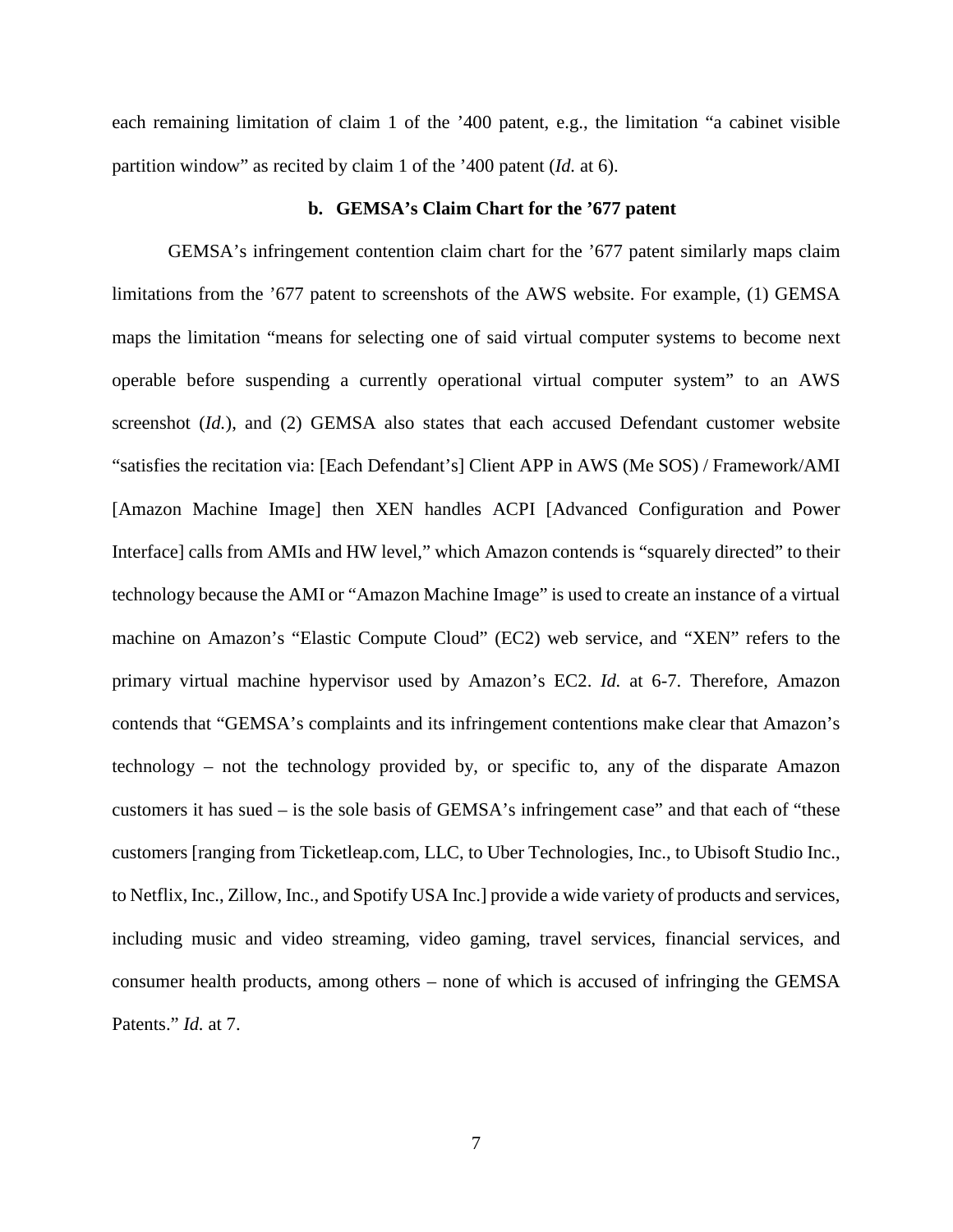## **II. SUMMARY OF ARGUMENTS**

The contentions from the parties involving Amazon's Eastern District of Virginia ("EDVa") declaratory judgment ("DJ") action and GEMSA's Eastern District of Texas ("EDTx") patent suits will be addressed first before the Court performs its analysis of the case at hand.

### **A. Amazon's Initial Contentions**

Amazon first argues that because their **July 22, 2016** EDVa DJ action was filed before GEMSA's **July 27, 2016** amendment adding AWS, Inc. and VADATA, Inc. (now under lead case 2:16-cv-618) and also GEMSA's **July 27, 2016** filing of new EDTx case 2:16-cv-823, Amazon's EDVa DJ action is effectively "filed first" under the first-to-file rule. (Dkt. No. 10 at 9-12).

Amazon then asserts that GEMSA's **July 27, 2016** complaint amendment to add AWS, Inc. and VADATA, Inc. are not considered first-filed because they do not "relate back" to the original complaints, which requires a "mistake concerning the proper party's identity" under Fed. R. Civ. P.  $15(c)(1)(C)(ii)$  – something Amazon states GEMSA cannot possibly show here because their infringement contentions specifically accused Amazon's technology, therefore they made a "deliberate strategic choice" not to name Amazon as a Defendant in their originally filed complaints against Amazon's customer Defendants. (Dkt. No. 10 at 12-13).

Amazon further contends that the core issues in both the EDVa DJ action and the EDTx patent suits not only "substantially" overlap – they "completely" overlap (Dkt. No. 10 at 14), an assertion that GEMSA does not dispute (Dkt. No. 13 at 5; Dkt. No. 19 at 2).

Amazon additionally argues that because (1) Amazon is the real party-in-interest with respect to GEMSA's infringement allegations, (2) Amazon's filing of its EDVa DJ action was not anticipatory, (3) venue and jurisdiction are proper in the EDVa, and (4) there is no efficiency to be gained from consolidation with any other case in the EDTx, there is no reason for the Court to deviate from the first-to-file rule. (Dkt. No. 10 at 14-17).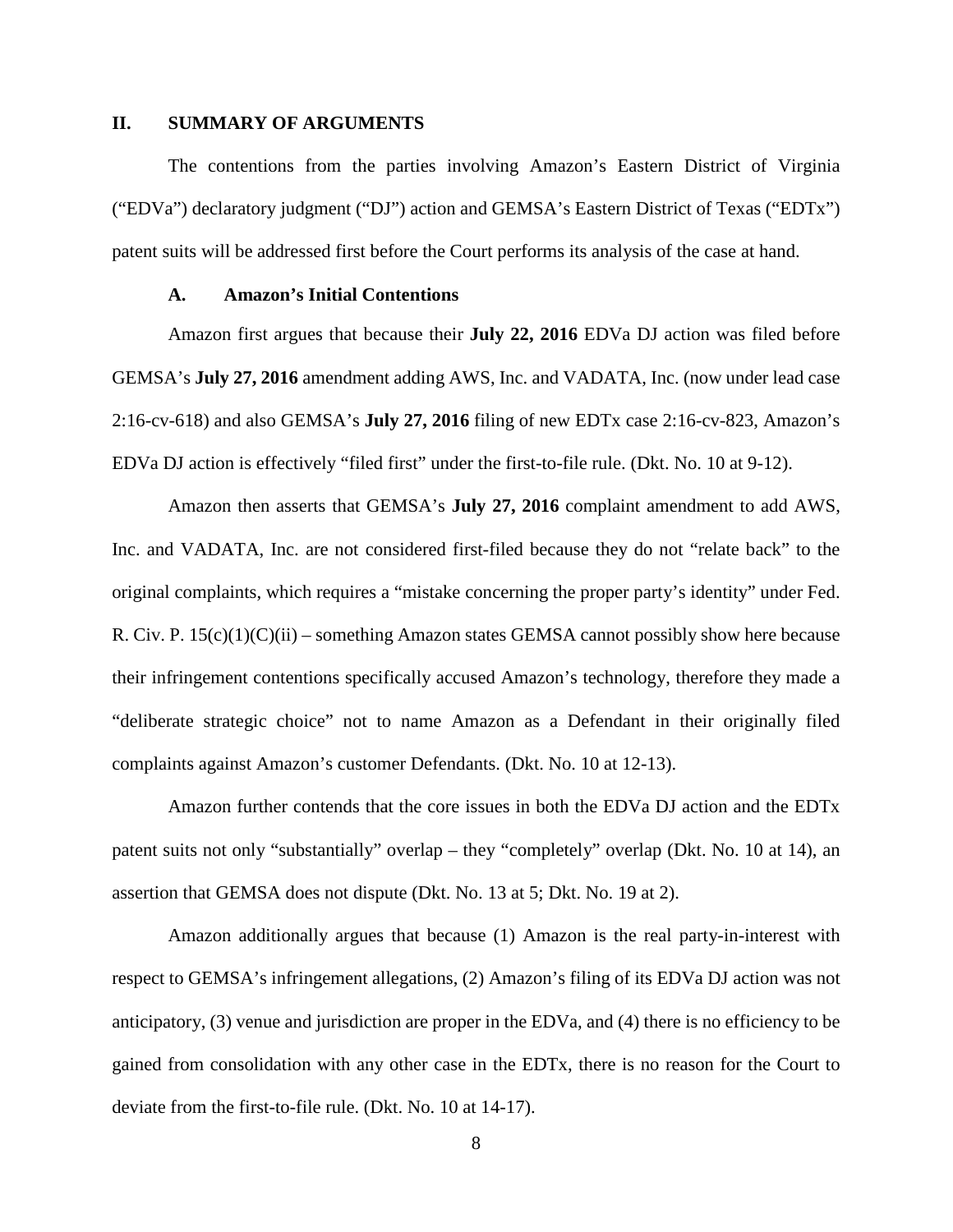Amazon finally asserts that Federal Circuit law – specifically *In re Google,* 588 F. App'x 988, 989 (Fed. Cir. 2014) and *In re Nintendo,* 756 F.3d 1363,1365 (Fed. Cir. 2014) as well as various district court cases listed at (Dkt. No. 10 at 20-21) – mandates that customer suits must be stayed in favor of suits against the real source of the accused technology. *Id.* at 17-20.

## **B. GEMSA's Response**

 $\overline{a}$ 

In response, GEMSA argues that because their 20 earlier-filed **June 14, 2016** EDTx lawsuits (Part(I)(A)(3)) preceded the **July 22, 2016** filing of Amazon's EDVa DJ action, the firstto-file rule favors their suits. (Dkt. No. 13 at 2-3, 5). GEMSA also argues that the first-filed rule does not require identity of parties; therefore, the fact that AWS, Inc. and VADATA, Inc. were not present in GEMSA's originally filed complaint does not change the first-filed analysis. *Id.* at 3.

GEMSA then asserts that Amazon has failed to establish that the customer suit exception properly applies here because their Defendant customers are not "mere resellers" as they allege is required by the customer suit exception. *Id.* at 5-7.

GEMSA further contends that the customer suit exception's guiding principles of efficiency and judicial economy comprising three factors<sup>[3](#page-8-0)</sup> do not merit a transfer. *Id.* at 7-8.

GEMSA additionally argues that Amazon has not proven that a substantial controversy exists for their EDVa DJ action (*Id.* at 8-9), that Amazon has failed to prove that its customers agreed to be bound by infringement and validity decisions in the EDVa DJ action (*Id.* at 9-10), and that the equities of the customer suit doctrine do not support transfer to EDVa (*Id.* at 10-11).

<span id="page-8-0"></span><sup>&</sup>lt;sup>3</sup> "[T]he following three factors are probative of whether or not it would be more efficient to proceed with the secondfiled action before the first-filed action: (1) whether the consumers in the first-filed action are mere resellers of products manufactured by the party in the second-filed action; (2) whether the consumers in the first-filed action have agreed to be bound by any decision in the second-filed action, and; (3) whether the manufacturers in the second-filed action are the only source of the allegedly infringing activity or product." *Vantage Point Tech., Inc. v. Amazon.com, Inc.,* No. 2:13-cv-909-JRG, 2015 U.S. Dist. LEXIS 675, at \*7. These factors are encompassed in the Court's overall first-to-file analysis. However, the Court weighs overall judicial efficiency more than these 3 "mere reseller" factors.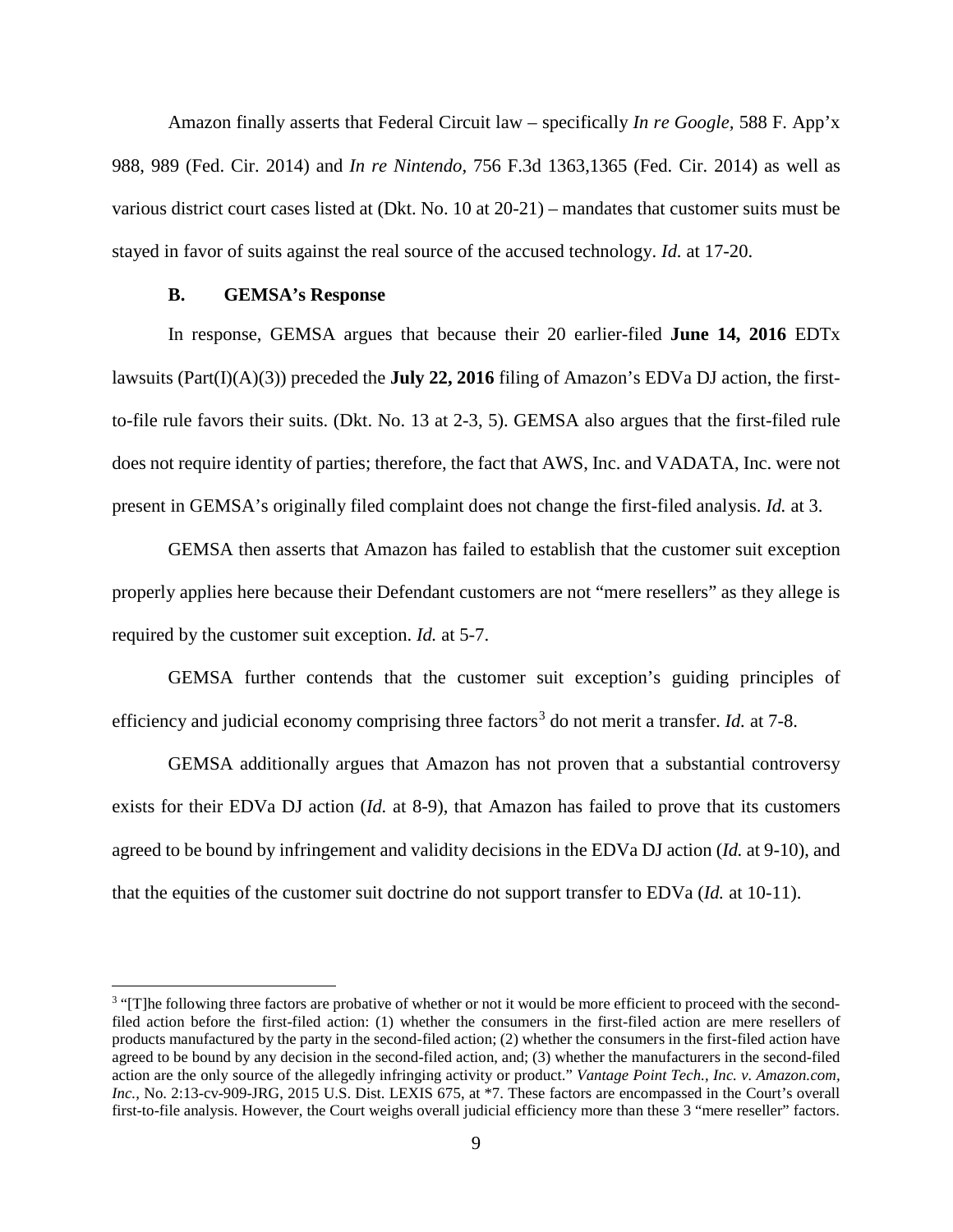GEMSA next asserts that Amazon has not proven that the convenience factors under 28 U.S.C. § 1404(a) show EDVa is "clearly more convenient" than EDTx, namely that the relative ease of access to sources of proof actually weighs against transfer (e.g. Ericsson "regularly conducts business" in the EDTx, prior-art witnesses are located in Texas, and key patent prosecution documents are located in the Houston area) (*Id.* at 11-15). Also, GEMSA contends that many Texas witnesses GEMSA identified are subject to compulsory process in the EDTx but not EDVa (*Id.* at 15), the cost of attendance for willing witnesses weighs against transfer (*Id.* at 16), the motions to transfer venue to EDVa involve only some of the related actions, thus transferring would result in conflicting rulings (*Id.* at 16-17), Amazon has not shown that EDTx would be necessarily slower or that EDVa would be faster (Dkt. No. 17-18), the EDTx has a particular local interest in the outcome of the case (*Id.* at 18), the EDTx's familiarity with the governing law (patent law and also issues of Texas state law involving patents) weighs against transfer to EDVa (*Id.* at 18-19) and transfer could raise potential conflict of law issues (*Id.* at 20).

#### **C. Amazon's Reply**

In reply, Amazon first argues that the case here is nearly indistinguishable from the facts of *In re Google,* 588 F. App'x at 990, which GEMSA ignores in their response. (Dkt. No. 17 at 1). Amazon then asserts that its EDVa DJ action is still first-filed under the first-to-file rule because the Federal Circuit (in e.g., *In re Google,* 588 F. App'x at 989) has held that first-filed customer suits (such as the EDTx Defendant customer suits filed by GEMSA) are not entitled to deference under the first-to-file rule. (Dkt. No. 17 at 1-2). Amazon next contends that GEMSA's reliance on the 60 year-old *Kerotest* case, 342 U.S. at 180, is misplaced because it involved only one customer case, where GEMSA has sued more than 30 customer defendants here. *Id.* at 2-3.

Amazon additionally argues that the EDVa is the proper venue for this lawsuit not only because of 35 U.S.C. § 293, which states that non-resident patentees such as GEMSA must be sued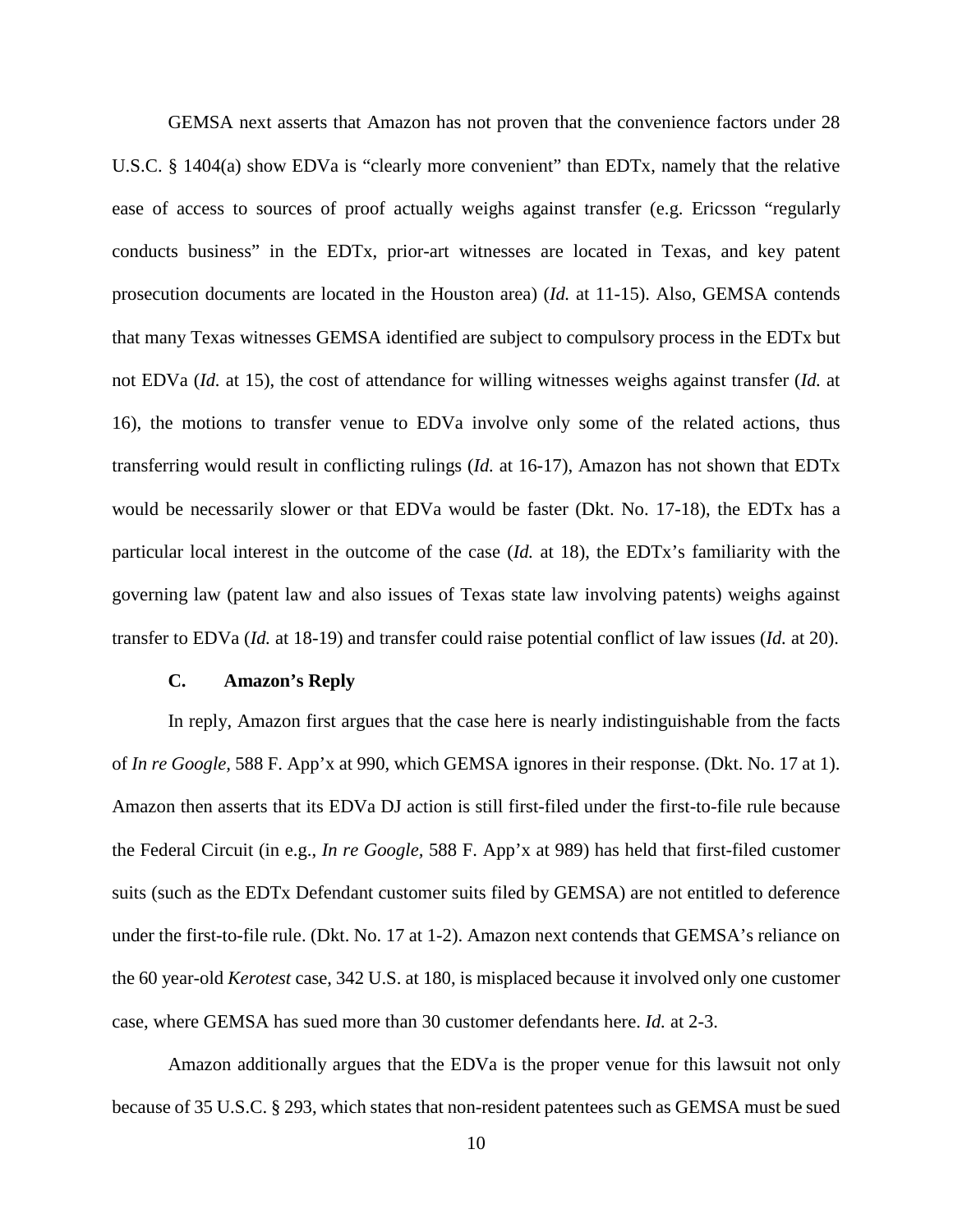in the EDVa, but also due to the convenience factors under 28 U.S.C. § 1404(a). *Id.* at 4. Namely, in terms of the 1404(a) convenience factors, none of the relevant parties have any connection to the EDTx and even Ericsson's presence in the EDTx is not relevant because under the *Google*  case, only the location of evidence and witnesses pertaining to the true target of the infringement allegations (here, Amazon) matter. *Id.* at 4-5. Furthermore, GEMSA is an Australian company with no employees, operation or presence in Texas, and Amazon has strong connections to Virginia because it maintains offices and data centers there that provide and support the accused technology, and Amazon's offices and data centers in Virginia employ a large number of people, including employee witnesses who may have knowledge relevant to the issues in this case. *Id.* at 5. As a result, because the majority of relevant evidence in patent infringement cases usually comes from the accused infringer, the ease of accessing Amazon's sources of proof weighs in favor of transfer to EDVa. *Id.* Finally, Amazon states that several potentially important prior art witnesses are located on the east coast – including named inventors of prior art references cited on the face of the '677 and '400 patents and assignees of the patents, such as Lucent or IBM, are all located in New York, New Jersey and Illinois – making the EDVa more convenient overall. *Id.* at 5-6.

Amazon further asserts that this case falls squarely within the customer suit exception to the first-to-file rule because the Federal Circuit in the *Google* case rejected the "mere reseller" argument. *Id.* at 6. Amazon also argues that courts routinely stay cases brought against users of software pending resolution of claims between the patentee and the producer of the software, even where the end users are not "resellers" or have to take some action as part of the alleged infringement. *Id.* at 7. In addition, Amazon contends that the very point of their EDVa DJ action is to avoid duplicative action and GEMSA's argument that "litigating more than 30 cases in this district could somehow be more efficient than litigating a single case in Virginia" makes no sense.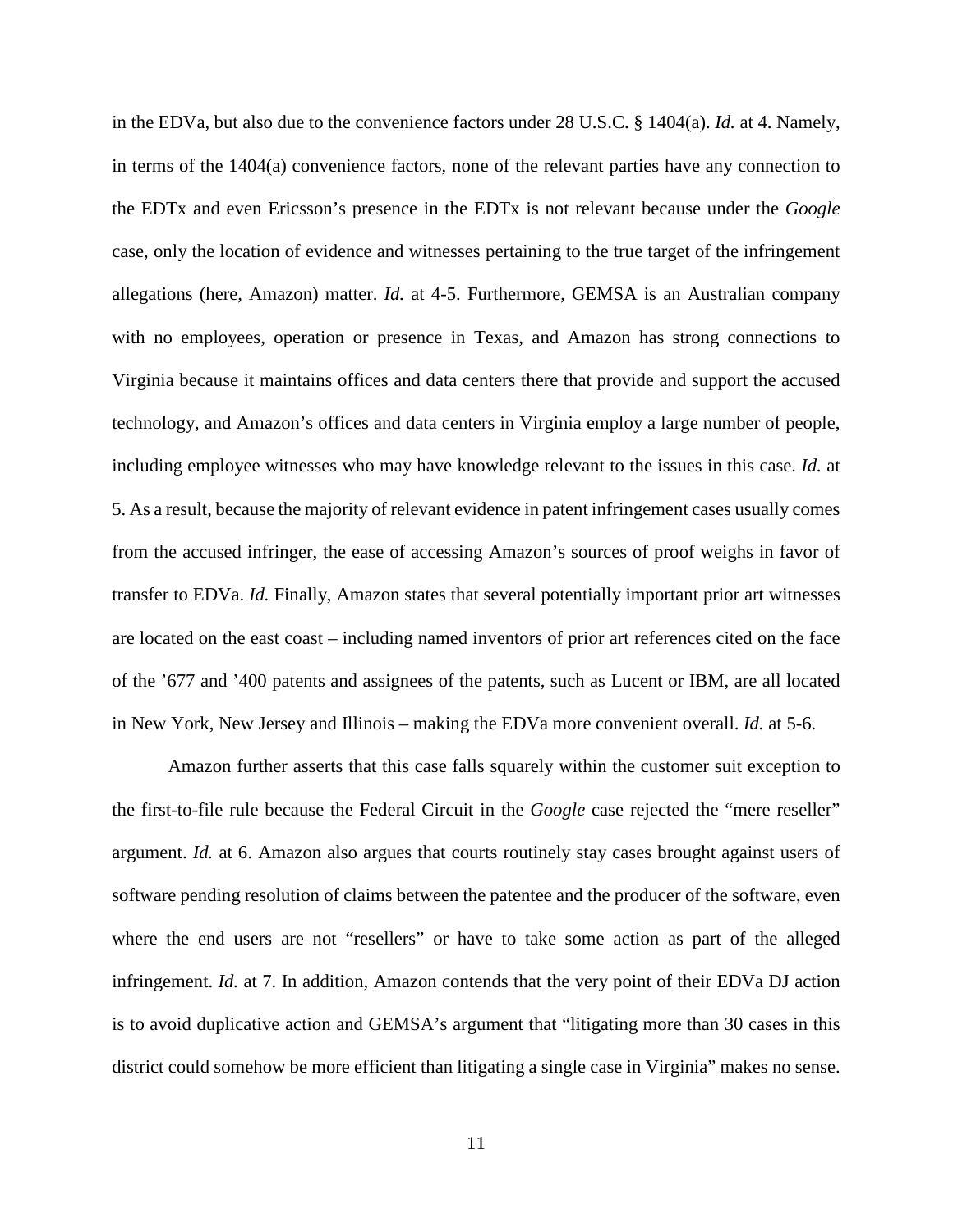*Id.* at 8. Amazon further notes that it has over a million customers of its web services, of which GEMSA has chosen to sue just a few dozen; therefore, resolution of a single EDVa DJ action will moot litigation not only for the over 30 pending customer suits but also potentially hundreds if not thousands of future suits against Amazon customers. *Id.* at 9.

Amazon states that GEMSA identified only three of its more than 30 customer cases that involve anything other than Amazon technology (e.g. the actions against Alibaba, 2:15-cv-1702; E-Bay, 2:16-cv-98; and Booking.com, 2:15-cv-1703) – which Amazon argues is not a reason to have over 30 trials in the EDTx, particularly when Amazon's single EDVa DJ action will resolve all the issues in all the pending customer cases. *Id.* Amazon also points out that GEMSA's assertion that Amazon should have intervened in over 30 different lawsuits than filing a single DJ action is the "antithesis of efficiency" and staying the claims against Amazon's numerous customer defendants while EDVa resolves a single DJ action is the most efficient approach. *Id.* at 9-10.

Finally, Amazon asserts that "[i]f Amazon wins a judgment of non-infringement in the Virginia [DJ] action, GEMSA cannot prove infringement by Amazon customers. And if Amazon succeeds on its invalidity claims, GEMSA will have no patents to assert in the customer cases. If, on the other hand, GEMSA prevails on its anticipated infringement counterclaims, it will win a damages award from Amazon and would be unable to recover in any subsequent action against Amazon's customers based solely on their use of Amazon's technology—which is what GEMSA alleges in this district…Thus, whether Amazon's customers agree to be bound or not, GEMSA's customer claims will be resolved once Amazon's [EDVa DJ] action is resolved. GEMSA's customer claims should be stayed."

## **D. GEMSA's Sur-Reply**

In sur-reply, GEMSA mainly repeats the same arguments it made before in its response, however more briefly. Specifically, GEMSA asserts that their EDTx suits conform to the first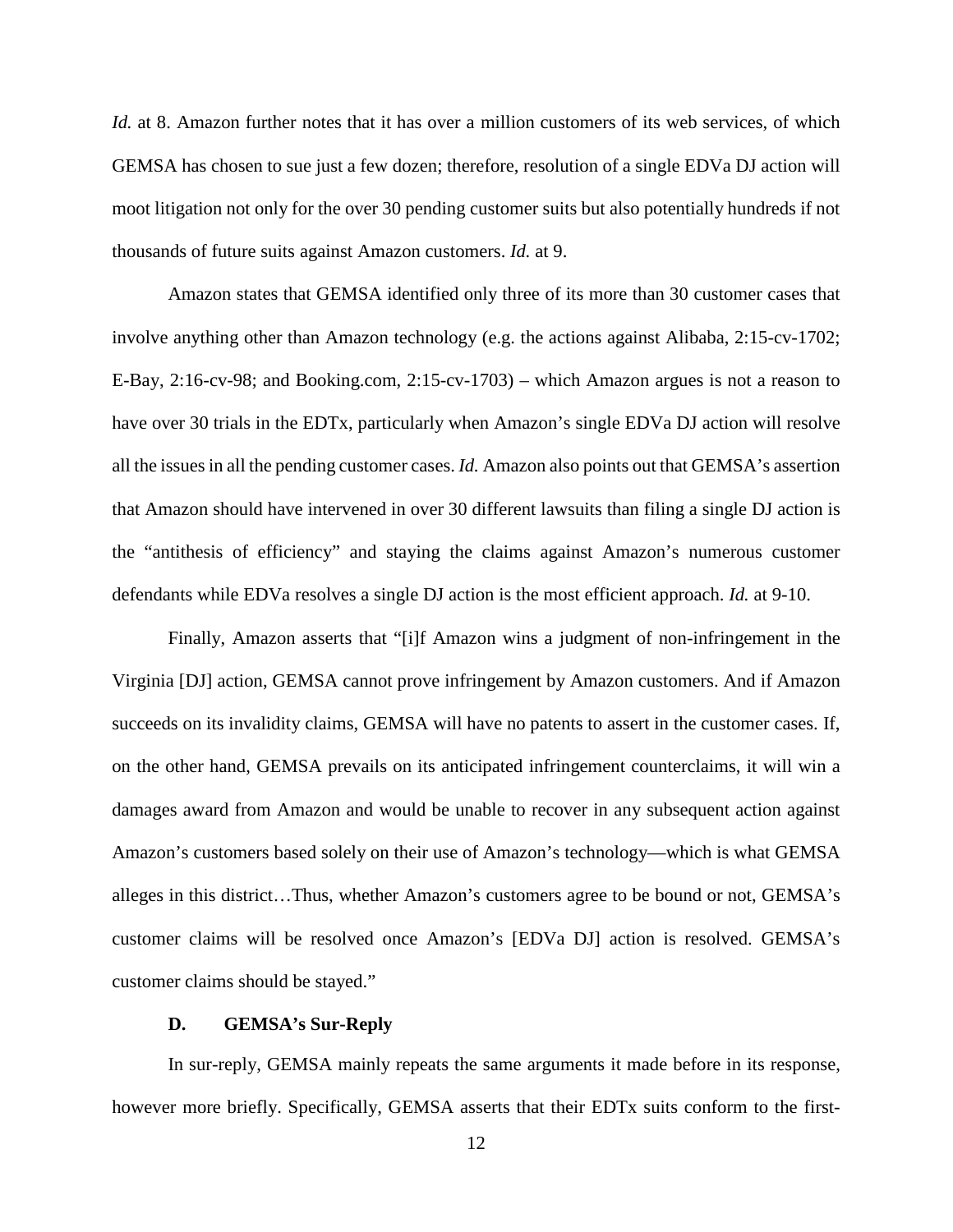filed rule (*Id.* at 1-2), the customer suit exception does not apply to Amazon here, at least because the customer Defendants are not "merely resellers" and the principles of efficiency and economy would not be served by transfer (*Id.* at 2-3), that Amazon has not proven a proper DJ action in failing to prove that a substantial controversy exists for a DJ action, $<sup>4</sup>$  $<sup>4</sup>$  $<sup>4</sup>$  plus failing to prove that its</sup> customers have agreed to be bound by infringement and validity decisions in the DJ action, and the equities and the 1404(a) convenience factors do not warrant transfer to EDVa (*Id.* at 3-5).

## **III. APPLICABLE LAW**

"The Supreme Court has repeatedly observed that under the doctrine of comity, when cases involving substantially overlapping issues are pending before two federal district courts, there is a strong preference to avoid duplicative litigation," a practice that "reflects an elementary principle of 'wise judicial administration.'" *In re Google Inc*., 588 F. App'x 988, 990 (Fed. Cir. 2014), *citing Colo. River Water Conservation Dist. v. United States,* 424 U.S. 800, 817 (1976); *Kerotest Mfg. Co. v. C–O–Two Fire Equip. Co.,* 342 U.S. 180 (1952).

#### **A. First-to-File Rule**

<u>.</u>

In maintaining the conservation of judicial resources, both the Federal Circuit and the Fifth Circuit have utilized the "first-to-file rule" which "stands for the common sense proposition that, when two cases are the same or very similar, efficiency concerns dictate that only one court decide both cases" and where "the overlap is complete or nearly complete, the usual rule is for the court of first jurisdiction to resolve the issues." *In re Telebrands Corporation,* 824 F.3d 982, 984 (Fed. Cir. 2016); *See Save Power Ltd. v. Syntek Fin. Corp.,* 121 F.3d 947, 950 (5th Cir. 1997); *West Gulf Mar. Ass'n v. ILA Deep Sea Local 24*, 751 F.2d 721, 730 (5th Cir. 1985). Therefore, as a doctrine

<span id="page-12-0"></span><sup>4</sup> The Court leaves it to the EDVa to decide whether or not the DJ action filed in EDVa Case No. 3:16-cv-619 was a proper one, and for purposes of this Order is only deciding the merits of Amazon's Motion to Stay (Dkt. No. 10) and Ericsson's Motion to Stay (Dkt. No. 16).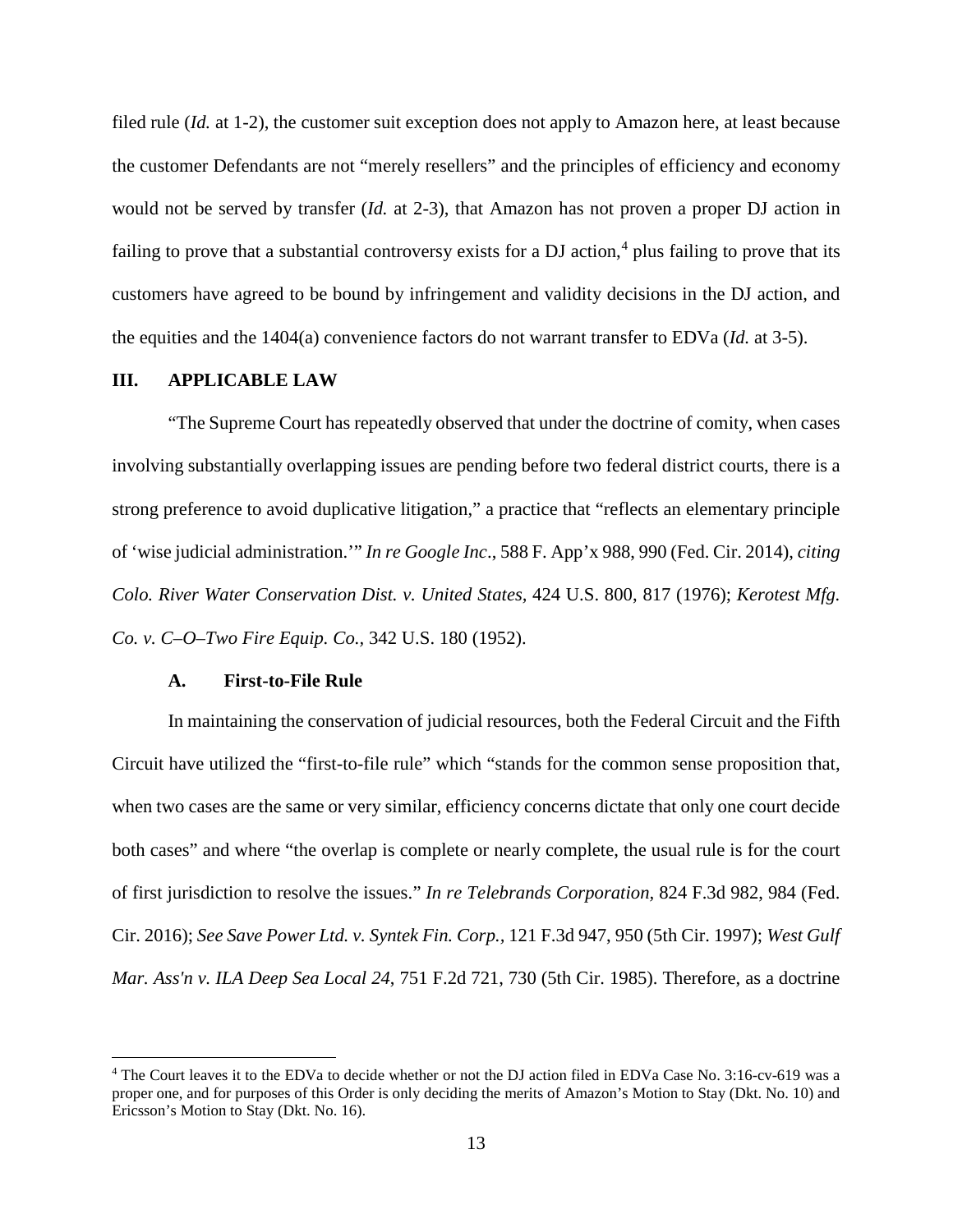intended to avoid conflicting decisions and promote judicial efficiency, the first-to-file rule "generally favors pursuing only the first-filed action when multiple lawsuits involving the same claims are filed in different jurisdictions." *Merial Ltd. v. Cipla Ltd.,* 681 F.3d 1283, 1299 (Fed. Cir. 2012). The first-to-file rule should also not be applied rigidly. *See Kerotest,* 342 U.S. at 183 ("Wise judicial administration, giving regard to conservation of judicial resources and comprehensive disposition of litigation, does not counsel rigid mechanical solution of such problems."); *Elecs. for Imaging, Inc. v. Coyle,* 394 F.3d 1341, 1347 (Fed. Cir. 2005) (exceptions to the first-to-file rule may be made if justified by "considerations of judicial and litigant economy, and the just and effective disposition of disputes.") (internal quotations omitted).

"Under the first-to-file rule, a district court may choose to stay, transfer, or dismiss a duplicative later-filed action, although there are exceptions and the rule is not rigidly or mechanically applied – 'an ample degree of discretion, appropriate for disciplined and experienced judges, must be left to the lower courts.'" *Merial Ltd. v. Cipla Ltd.,* 681 F.3d 1283, 1299 (Fed. Cir. 2012), *citing Kerotest*, 342 U.S. at 183–84; *See Futurewei Technologies, Inc. v. Acacia Research Corp.,* 737 F.3d 704, 708 (Fed. Cir. 2013) ("Application of the first-to-file rule is 'generally a matter for a district court's discretion, exercised within governing legal constraints.'); *Martin v. Franklin Capital Corp.,* 546 U.S. 132, 139 (2005).

## **B. Customer Suit Exception**

A customer suit exception exists to the first-to-file rule which provides that "litigation against or brought by the manufacturer of infringing goods takes precedence over a suit by the patent owner against customers of the manufacturer." *In re Dell Inc.,* 600 F. App'x 728, 730 (Fed. Cir. 2015), *citing Katz v. Lear Siegler, Inc.,* 909 F.2d 1459, 1464 (Fed. Cir. 1990). The customer suit exception is also "based on the manufacturer's presumed greater interest in defending its actions against charges of patent infringement; and to guard against possibility of abuse." *Spread*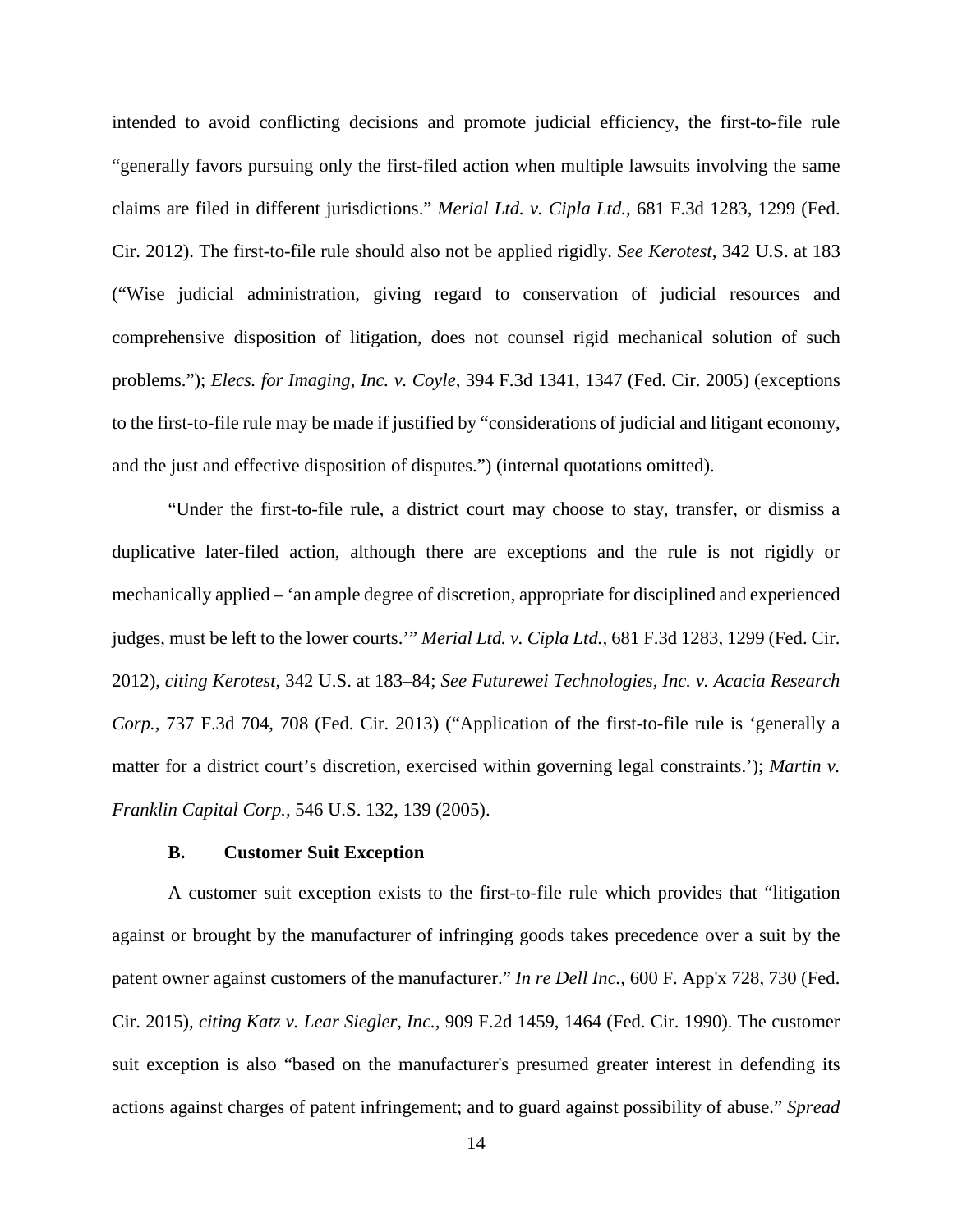*Spectrum Screenings LLC v. Eastman Kodak Co.,* 657 F.3d 1349, 1357 (Fed. Cir. 2011), *citing Kahn v. Gen. Motors Corp.,* 889 F.2d 1078, 1081 (Fed. Cir. 1989)); *see also Katz,* 909 F.2d at 1464 (stating that "the manufacturer is the true defendant in the customer suit" and that it "must protect its customers, either as a matter of contract, or good business, in order to avoid the damaging impact of an adverse ruling against its products") (citation omitted). The "guiding principles in the customer suit exception cases are efficiency and judicial economy." *Spectrum Screenings,* 657 F.3d at 1357, *citing Tegic Commc'ns Corp. v. Bd. of Regents of Univ. of Tex. Sys.,*  458 F.3d 1335, 1343 (Fed. Cir. 2006). "Generally speaking, courts apply the customer suit exception to stay earlier-filed litigation against a customer while a later-filed case involving the manufacturer proceeds in another forum." *Spectrum Screenings,* 657 F.3d at 1357.

#### **IV. ANALYSIS**

Applying the first-to-file rule, the Court finds that Amazon's EDVa DJ action (E.D. Va Case No. 3:16-cv-619) was first filed. Thus, Amazon's EDVa DJ action shall proceed first while 21 GEMSA EDTx suits shall be STAYED, pending resolution of Amazon's EDVa DJ action.

#### **A. The First-to-File Rule**

Considering the balancing of equities and the degree of discretion afforded district courts in applying the first-to-file rule, the Court finds that Amazon has sufficiently proven that its EDVa DJ action was "first filed" on **July 22, 2016**, before GEMSA filed case 2:16-cv-823 against Amazon.com, Inc., AWS, Inc. and VADATA, Inc. (later dismissing AWS, Inc. and VADATA, Inc.) and amended its original **June 14, 2016** filed complaints on **July 27, 2016** to add AWS, Inc. and VADATA, Inc. Although GEMSA argues that the first-to-file rule does not require identity of parties, the Court finds that GEMSA's amended complaints are not first-filed because they do not "relate back" to the originally filed **June 14, 2016** complaints, as Rule 15 of the Federal Rules of Civil Procedure provides that an amendment to change the defendants only "relates back" to the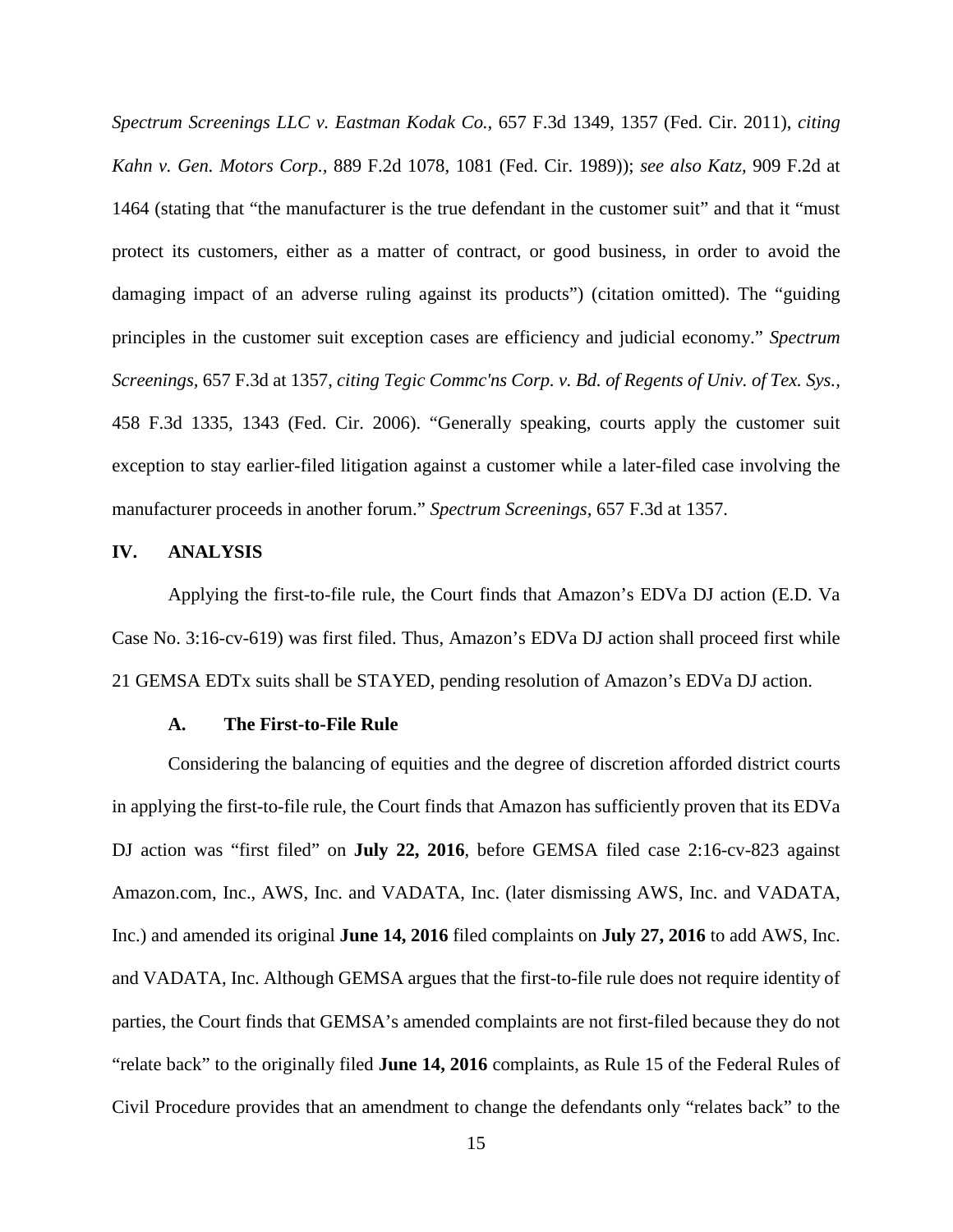originally filed complaint when the parties to be brought in by the amendment (AWS, Inc. and VADATA, Inc.) "knew or should have known that the action would have been brought against it, but for a mistake concerning the proper party's identity." Fed. R. Civ. P.  $15(c)(1)(C(ii)$ . Due to GEMSA's originally filed complaint specifically accusing Amazon technology specifically belonging to AWS, Inc. and VADATA, Inc. (AWS screenshots, references to AMS, AMI, XEN, *see* Part I(B)(1)(b)), it is probable that GEMSA was not mistaken as to the identity of AWS, Inc., VADATA, Inc. or Amazon and their technology in amending its complaints.

### **1. Equitable Concerns Considered by the Federal Circuit**

 Furthermore, even though GEMSA's **June 14, 2016** EDTx patent lawsuits (*e.g.* 2:16-cv-618) were technically filed before Amazon's **July 27, 2016** EDVa DJ action, the Federal circuit has implied in the *Google* case – which bears similar facts to the case here – that first-filed customer suits are not to be given deference under the first-to-file rule, especially in light of more important equitable concerns. *See Google,* 588 F. App'x at 990, n. 2 ("[W]e [the Federal Circuit] are also unpersuaded by Respondents' argument that, despite not initially naming Google as a defendant, their actions are entitled to precedence under a first-filed designation since their complaints in Texas [patent infringement suits] were filed before the California action [a DJ action], because as the Supreme Court noted in rejecting a similar argument in *Kerotest Manufacturing,* "the equities of the situation do not depend on this argument.")(citation omitted).

#### **2.** *Kerotest*

 $\overline{a}$ 

GEMSA's reliance and citation of *Kerotest* is also not relevant, persuasive or on point here, and is distinguishable from the facts of the present case.<sup>[5](#page-15-0)</sup> The main distinction between *Kerotest* 

<span id="page-15-0"></span><sup>&</sup>lt;sup>5</sup> In Kerotest, a patentee known as C-O-Two ("C") sued Acme Equipment Company ("A"), a single customer of Kerotest ("K"), in the Northern District of Illinois ("NDIll") for patent infringement. 342 U.S. at 181. Then, K filed a DJ action of non-infringement and invalidity of the asserted patents in the District of Delaware ("DDel"). *Id.* Afterwards, C then amended its complaint to add K to its lawsuit in the NDIll*. Id.* at 182. C filed a motion to stay the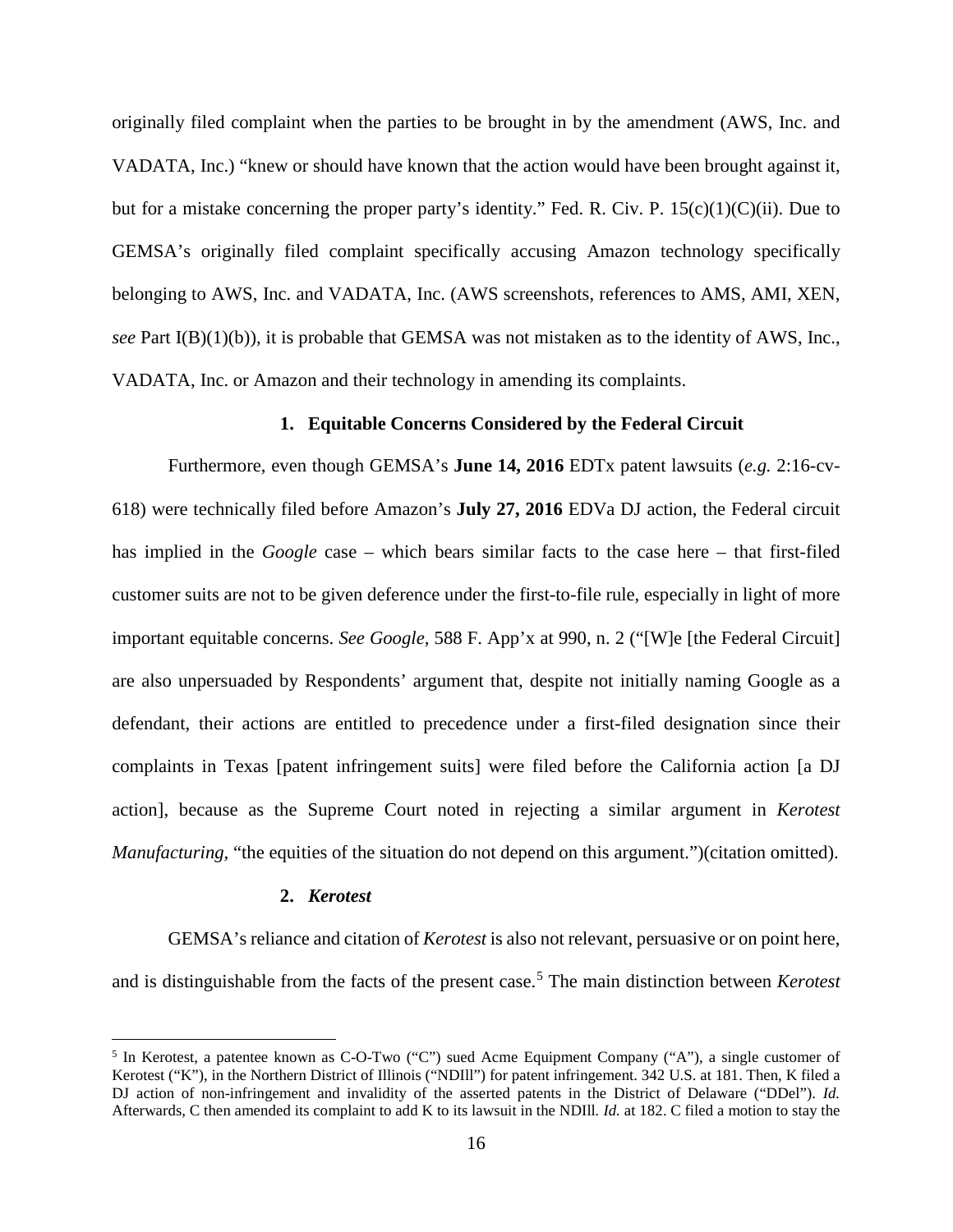and the case here is that the patentee in *Kerotest* sued only one customer defendant, making it simple, and not a major expenditure of judicial resources, to try the Chicago patent suit before the Delaware DJ action because it was only *one* customer defendant and only *one* other action. Here, there are more than 30 pending infringement patent cases in the EDTx to resolve versus a single DJ action in EDVa. Therefore, the issue of judicial efficiency immediately becomes apparent, especially when the Court is faced with the choice of handling either 30 or more patent suits or one DJ action, and is further told that there is a high possibility that those 30 or more patent suits can be resolved by the resolution of that one other DJ action. This was also the same reasoning espoused by the Federal Circuit in the *Google* case: that proceeding with a single DJ action was more efficient than trying five separate customer patent cases, especially if there was a chance that the one DJ action could resolve all five separate trials in one fell swoop. 558 F'Appx at 990.

#### **B. 35 U.S.C. § 293 & The 1404(a) Convenience Factors**

Regardless of the first-to-file analysis, venue is also proper in EDVa for two main reasons.

First, 35 U.S.C. § 293 states that "the United States District Court for the Eastern District of Virginia *shall have jurisdiction*" over non-resident patentees, and the parties do not dispute that GEMSA is an Australian company with a principal place of business located at 458 Morphett Road, Warradale, South Australia (Dkt. No. 8 at 1, ¶ 1), with no designated service representative in the U.S., and no employees or operations in Texas. (Dkt. No. 10 at 7; Dkt. No. 17 at 5).

Second, a court may consider venue considerations and depart from the usual first-to-file analysis in determining which case to first try when "judicial and litigant economy, and the just and effective disposition of disputes, require otherwise." *Genentech, Inc. v. Eli Lilly & Co.,* 998

 $\overline{a}$ 

infringement action in NDIll until resolution of the DDel DJ action, but DDel denied C's motion to stay and entered an injunction enjoining C from pursuing its lawsuit in the NDIll*. Id.* The Third Circuit reversed DDel's denial of C's motion to stay, noting that the single customer of A could not be added as a party to K's DJ action, whereas all parties could resolve their claims once and for all in the NDIll. *Id.*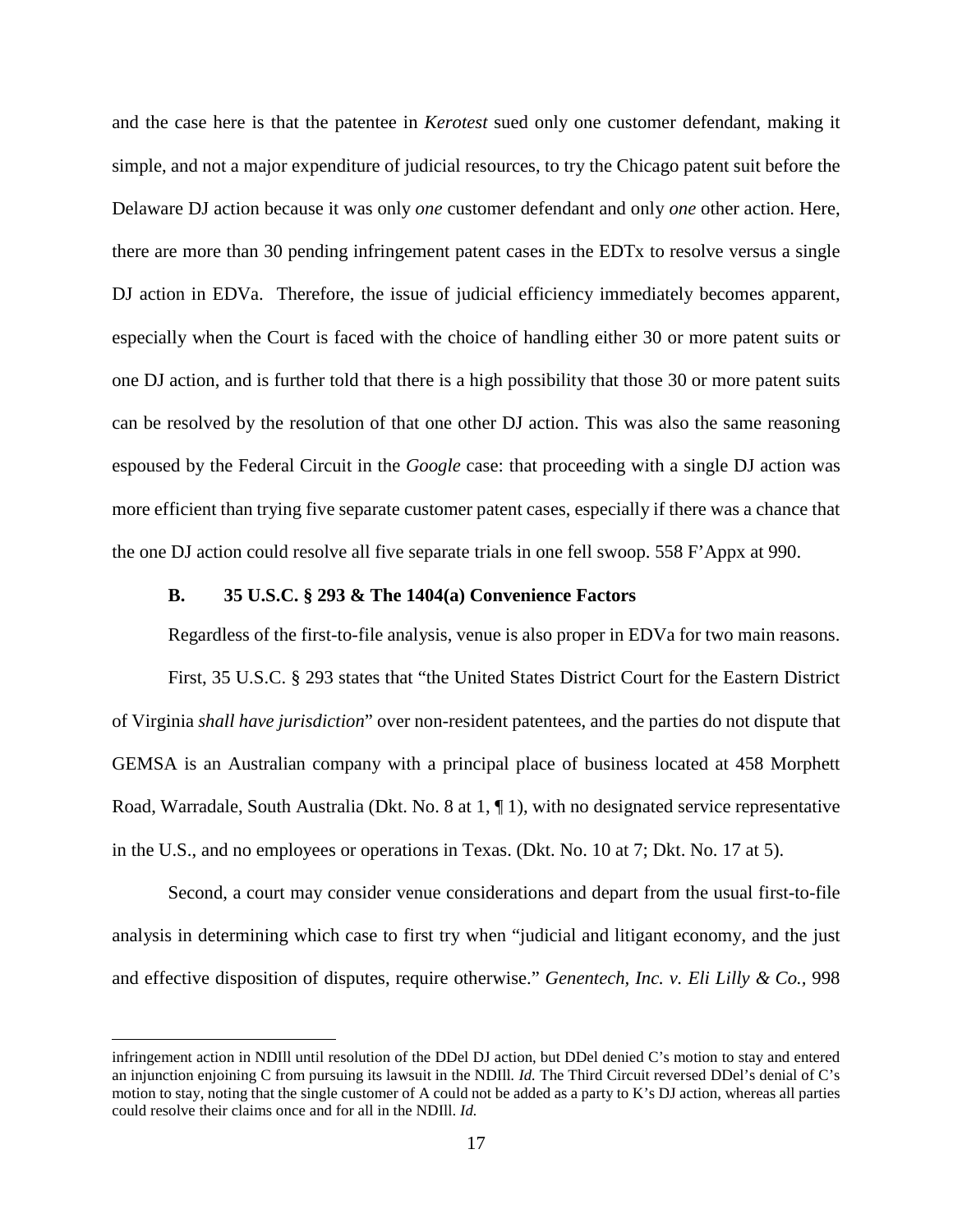F.2d 931, 937 (Fed.Cir.1993). Specifically, a court can look to the "the convenience and availability of witnesses, [the] absence of jurisdiction over all necessary or desirable parties ... the possibility of consolidation with related litigation, or considerations relating to the real party in interest." *Futurewei,* 737 F.3d at 708, *citing Genentech, Inc. v. Eli Lilly & Co.,* 998 F. 2d at 938.

In other words, a court can consider the convenience factors under 28 U.S.C. § 1404(a) in determining which case to try first. Both Amazon and GEMSA do not appear to have any connections or ties to the EDTx. Even though GEMSA argues that Ericsson has a "presence" in the EDTx, the Federal Circuit has rejected contacts of a customer Defendant being adequate to establish venue over a key Defendant (such as Amazon) who provides technology to various Defendant customers. *Google,* 588 F. App'x at 990. Instead, more focus is given to the location of evidence and witnesses relevant to this key technology Defendant, here Amazon (and in the *Google* case was Google, who provided the Android source code for many customer defendants and who also designed, created and tested products in the Northern District of California, a clearly more convenient forum). *Id.* Furthermore, § 1404(a) serves to "prevent the waste 'of time, energy and money' and 'to protect litigants, witnesses and the public against unnecessary inconvenience and expense.'" *Nintendo,* 756 F.3d at 1365-66, *citing* Katz, 909 F.2d at 1464.

Just as the Northern District of California was more convenient for Google because it was the location of witnesses and evidence relevant to the Android source code, the EDVa is where Amazon maintains offices, employees, and data centers that provide, support and create the accused technology. Potential employee witnesses who have relevant knowledge regarding the accused technology are also based in the EDVa. Therefore, the ease of access to evidence and witnesses from the primary accused infringer (here, Amazon) appear to weigh in favor of EDVa being the proper venue. Amazon has also shown that several potentially critical prior art witnesses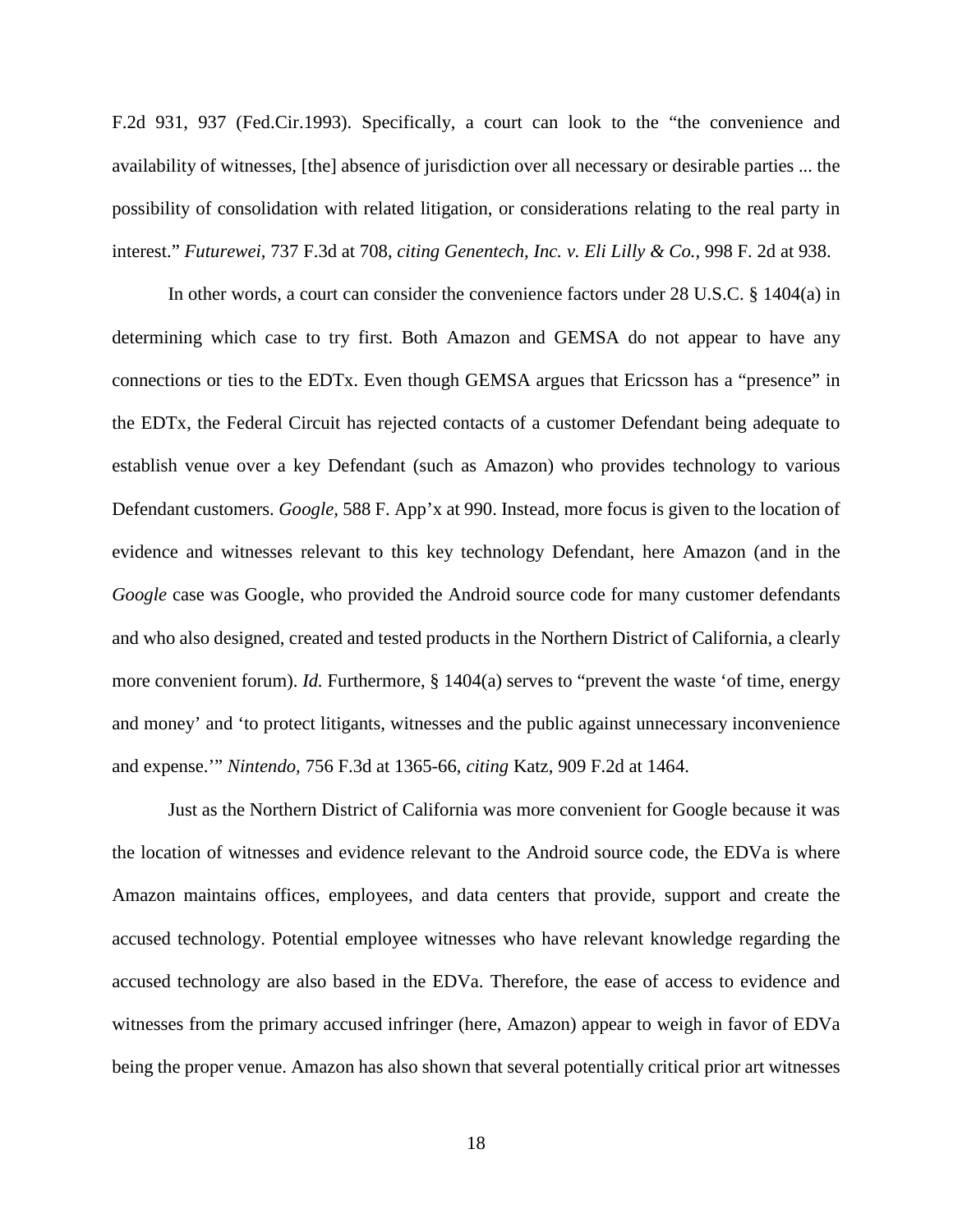are located on the east coast, including inventors of patents cited on the faces of the '677 and '400 patents living in New York, New Jersey and Illinois, and assignees of the asserted patents such as Lucent and IBM also being based in New Jersey and New York.

## **C. The Customer Suit Exception**

As an analysis performed independently from the first-to-file rule, and irrespective of which suit was technically "filed first," the Court finds that under the customer suit exception, GEMSA's EDTX patent suits should be stayed while Amazon's EDVA DJ action should proceed.

Because the Federal Circuit has stated that the guiding principles in applying the customer suit exception are efficiency and judicial economy, there is overwhelming justification in staying the over 30 pending GEMSA EDTx patent suits in favor of allowing Amazon's EDVa DJ action to go forward, especially if there is a possibility or likelihood that all of GEMSA's pending patent cases can be resolved once Amazon's EDVa DJ action is resolved.

Furthermore, the Court finds unpersuasive GEMSA's argument that the customer suit exception does not apply because the Amazon customer Defendants are not "mere resellers" of Amazon technology. As the Federal Circuit ruled in the *Google* case (in response to a nearly identical argument raised by patentee Rockstar stating that Google's customer defendant Samsung was not a reseller of Google technology because Samsung manufactured the accused mobile device hardware while Google did not), a "flexible approach" should be applied, regardless of whether a customer Defendant is really a reseller of another Defendant's technology, which includes "staying proceedings if the other suit is so closely related that substantial savings of litigation resources can be expected." 588 Fed. App'x at 991. Therefore, in *Google*, the Federal Circuit reasoned that "staying proceedings in Texas [would] likely further these objectives [e.g., saving litigation resources, judicial efficiency] by mooting or at least advancing the 'major premises' being litigated in the Texas actions." *Id., quoting Katz,* 909 F.2d at 1464; *see also Nintendo,* 746 F.3d at 1365-66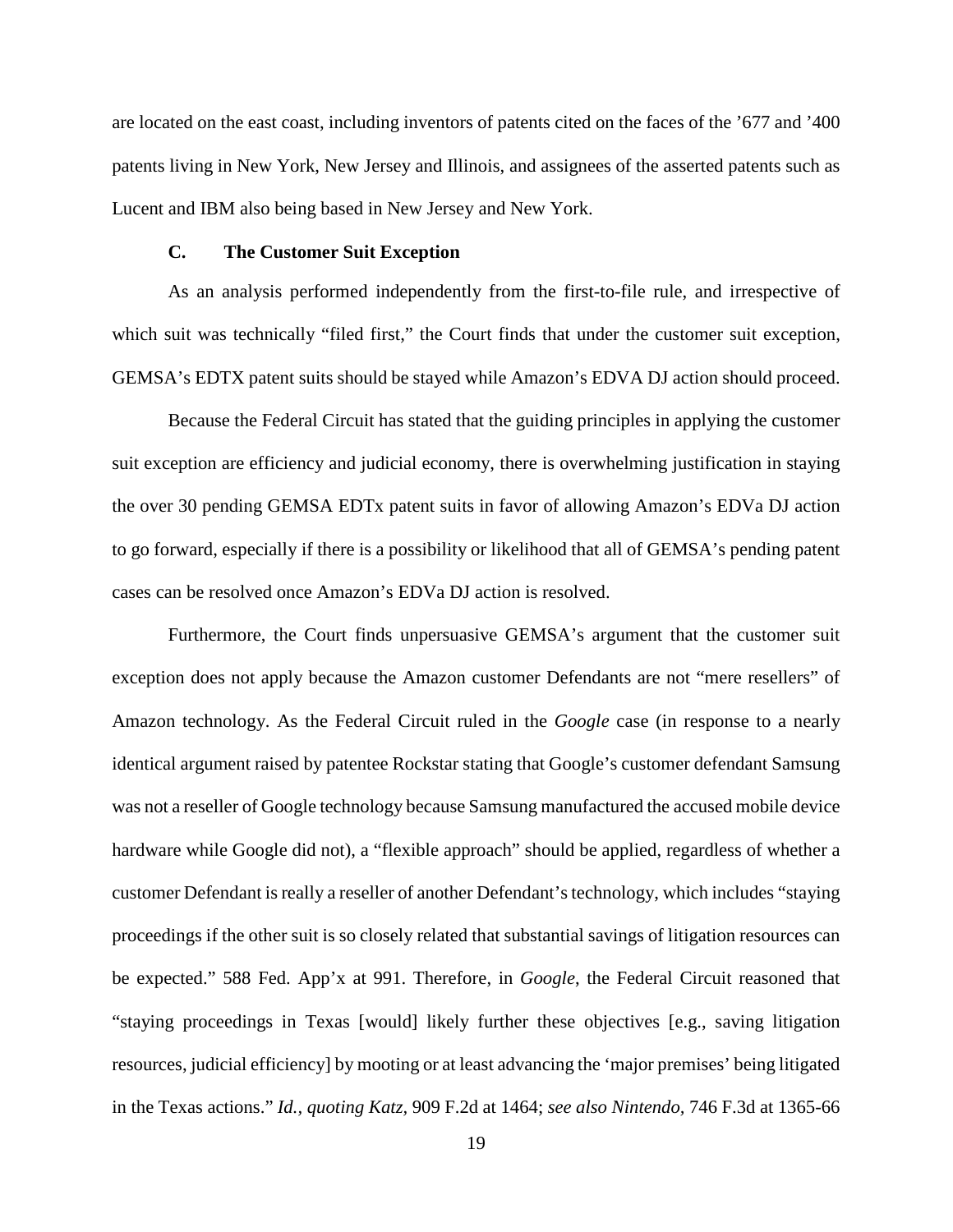(where the Federal Circuit stayed the retailer defendant suits because "the issues of infringement and validity [were] common to Nintendo and the Retailer Defendants").

The "customer-suit" exception also exists to avoid, if possible, "imposing the burdens of trial on the customer, for it is the manufacturer who is generally the 'true defendant' in the dispute." *Id.* at 1365. Consequently, because the resolution of Amazon's EDVa DJ action will likely resolve the "major issues" in GEMSA's EDTx customer suits, and Amazon for all practical purposes can be considered the "true defendant" here, GEMSA's EDTx customer suits should be stayed as a matter of judicial efficiency and economy. After all, "the customer-suit exception...[is] designed to facilitate just, convenient, efficient, and less expensive determination." *Id. See* Fed.R.Civ.P. 1; *Van Dusen v. Barrack*, 376 U.S. 612, 616 (1964).

## **D. Motion to Stay**

In considering a motion to stay, this Court considers: "(1) whether a stay will unduly prejudice or present a clear tactical disadvantage to the nonmoving party; (2) whether a stay will simplify the issues in question and trial of the case; and (3) whether discovery is complete and whether a trial date has been set." *Datatreasury Corp. v. Wells Fargo & Co.,* 490 F. Supp. 2d 749, 754 (E.D. Tex. 2006) (citation omitted).

First, a stay will not unduly prejudice or present a clear tactical disadvantage to GEMSA because "major issues" relevant to their EDTx suits will be heard, namely patent validity and infringement issues pertaining to the '400 and '677 patents. Furthermore, if GEMSA prevails in the EDVa DJ action, they will still be able to pursue the customer patent suits in the EDTx. Second, a stay would also vastly simplify the issues in question and trial of the case, and resolution of the single EDVa DJ action could singlehandedly resolve the 30 or more pending EDTx patent suits. Third, at least in the cases consolidated under 2:16-v-618, a trial date has not been set and a Docket Control Order ("DCO") has not even been posted – although GEMSA has filed a proposed DCO